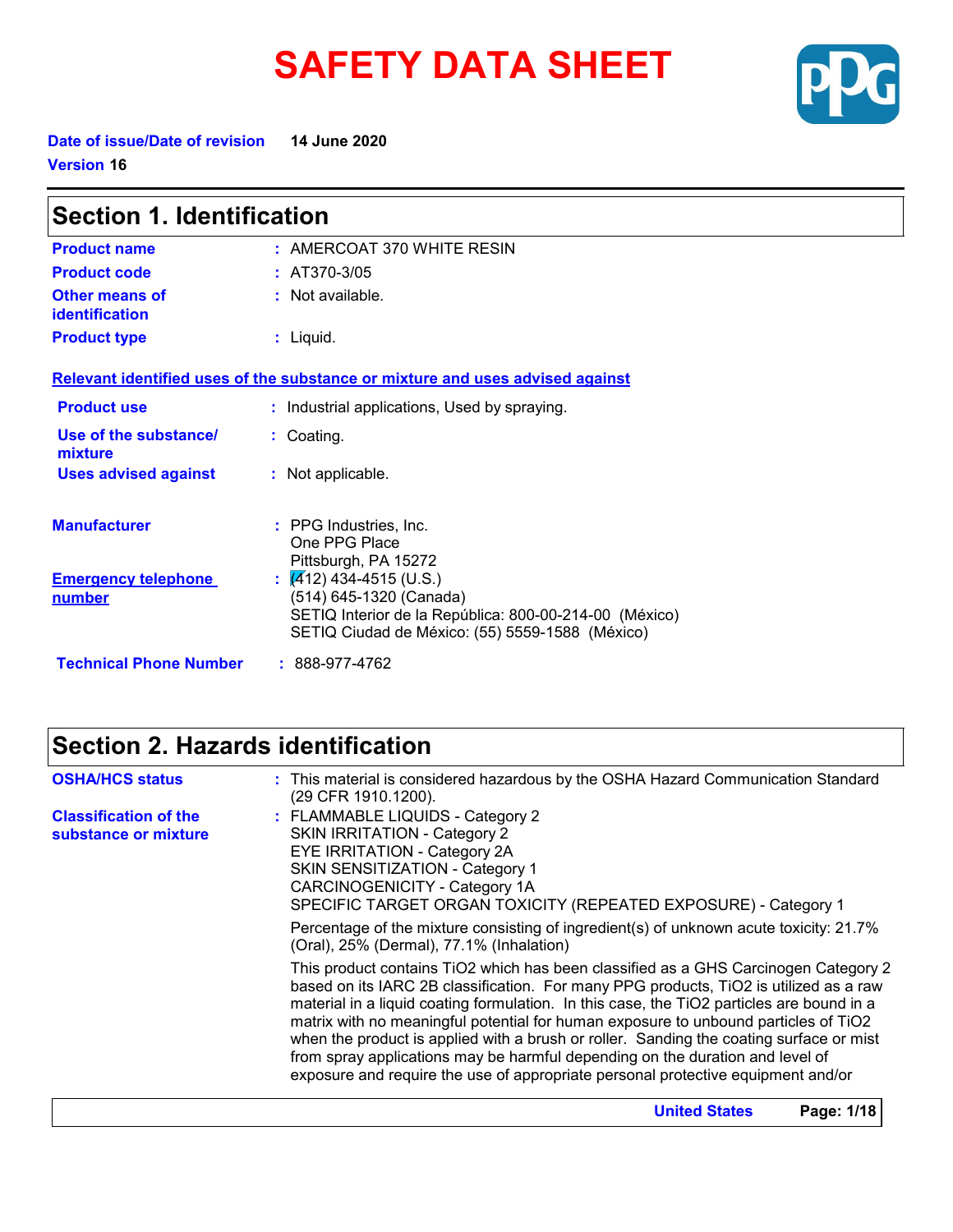### **Section 2. Hazards identification**

|                                            | engineering controls (see Section 8).                                                                                                                                                                                                                                                                                                                                                                                                                                                                                                                                                                                                                                                                                   |
|--------------------------------------------|-------------------------------------------------------------------------------------------------------------------------------------------------------------------------------------------------------------------------------------------------------------------------------------------------------------------------------------------------------------------------------------------------------------------------------------------------------------------------------------------------------------------------------------------------------------------------------------------------------------------------------------------------------------------------------------------------------------------------|
| <b>GHS label elements</b>                  |                                                                                                                                                                                                                                                                                                                                                                                                                                                                                                                                                                                                                                                                                                                         |
| <b>Hazard pictograms</b>                   |                                                                                                                                                                                                                                                                                                                                                                                                                                                                                                                                                                                                                                                                                                                         |
| <b>Signal word</b>                         | : Danger                                                                                                                                                                                                                                                                                                                                                                                                                                                                                                                                                                                                                                                                                                                |
| <b>Hazard statements</b>                   | $\frac{1}{2}$ Mighly flammable liquid and vapor.<br>Causes skin irritation.<br>May cause an allergic skin reaction.<br>Causes serious eye irritation.<br>May cause cancer.<br>Causes damage to organs through prolonged or repeated exposure.                                                                                                                                                                                                                                                                                                                                                                                                                                                                           |
| <b>Precautionary statements</b>            |                                                                                                                                                                                                                                                                                                                                                                                                                                                                                                                                                                                                                                                                                                                         |
| <b>Prevention</b>                          | : Øbtain special instructions before use. Wear protective gloves. Wear protective<br>clothing. Wear eye or face protection. Keep away from heat, hot surfaces, sparks, open<br>flames and other ignition sources. No smoking. Use explosion-proof electrical,<br>ventilating or lighting equipment. Use non-sparking tools. Take action to prevent static<br>discharges. Keep container tightly closed. Do not breathe vapor. Do not eat, drink or<br>smoke when using this product. Wash thoroughly after handling.                                                                                                                                                                                                    |
| <b>Response</b>                            | F exposed or concerned: Get medical advice or attention. Take off contaminated<br>clothing and wash it before reuse. Wash contaminated clothing before reuse. IF ON<br>SKIN: Wash with plenty of water. IF IN EYES: Rinse cautiously with water for several<br>minutes. Remove contact lenses, if present and easy to do. Continue rinsing. If eye<br>irritation persists: Get medical advice or attention.                                                                                                                                                                                                                                                                                                             |
| <b>Storage</b>                             | $\therefore$ Store in a well-ventilated place. Keep cool.                                                                                                                                                                                                                                                                                                                                                                                                                                                                                                                                                                                                                                                               |
| <b>Disposal</b>                            | : Dispose of contents and container in accordance with all local, regional, national and<br>international regulations.                                                                                                                                                                                                                                                                                                                                                                                                                                                                                                                                                                                                  |
| <b>Supplemental label</b><br>elements      | : Sanding and grinding dusts may be harmful if inhaled. This product contains crystalline<br>silica which can cause lung cancer or silicosis. The risk of cancer depends on the<br>duration and level of exposure to dust from sanding surfaces or mist from spray<br>applications. Repeated exposure to high vapor concentrations may cause irritation of<br>the respiratory system and permanent brain and nervous system damage. Inhalation of<br>vapor/aerosol concentrations above the recommended exposure limits causes<br>headaches, drowsiness and nausea and may lead to unconsciousness or death. Avoid<br>contact with skin and clothing. Wash thoroughly after handling. Emits toxic fumes when<br>heated. |
| <b>Hazards not otherwise</b><br>classified | : Prolonged or repeated contact may dry skin and cause irritation.                                                                                                                                                                                                                                                                                                                                                                                                                                                                                                                                                                                                                                                      |

# **Substance/mixture :** Mixture

**Product name :** AMERCOAT 370 WHITE RESIN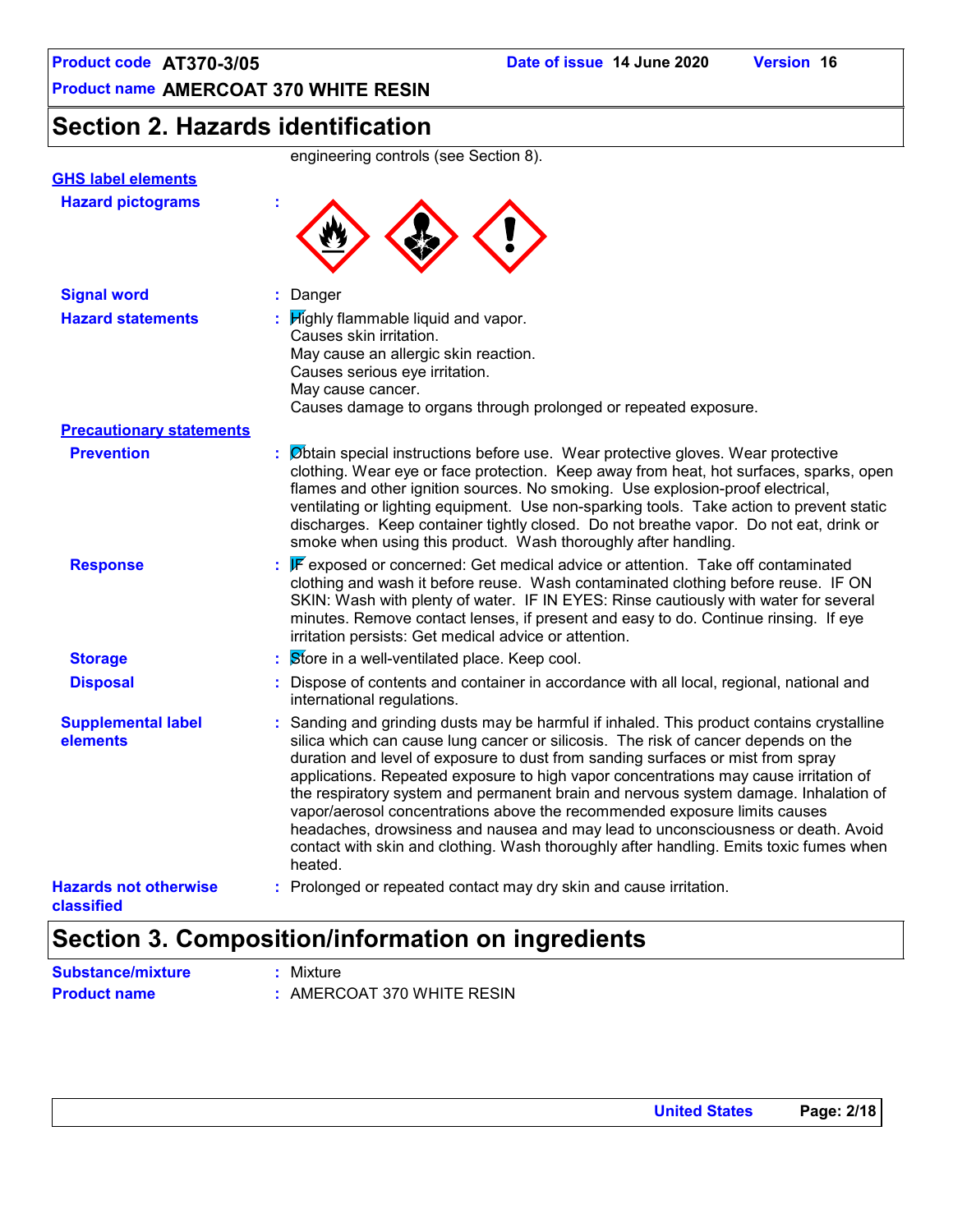### **Section 3. Composition/information on ingredients**

| <b>Ingredient name</b>                                                                  | $\frac{9}{6}$ | <b>CAS number</b> |
|-----------------------------------------------------------------------------------------|---------------|-------------------|
| <b>b</b> arium sulfate                                                                  | l≥20 - ≤50    | 7727-43-7         |
| crystalline silica, respirable powder (<10 microns)                                     | ≥20 - ≤50     | 14808-60-7        |
| l titanium dioxide                                                                      | l≥10 - ≤20    | 13463-67-7        |
| l butanone                                                                              | l≥5.0 - ≤10   | 78-93-3           |
| Epoxy Resin (700 <mw<=1100)< td=""><td>l≥5.0 - ≤10</td><td>25036-25-3</td></mw<=1100)<> | l≥5.0 - ≤10   | 25036-25-3        |
| 4-methylpentan-2-one                                                                    | 1≥1.0 - ≤3.6  | 108-10-1          |
| Epoxy resin (MW $\leq$ 700)                                                             | l≥1.0 - ≤4.8  | 25068-38-6        |
| xylene                                                                                  | l≥1.0 - ≤3.2  | 1330-20-7         |
| n-butyl acetate                                                                         | l≥0.10 - ≤2.5 | 123-86-4          |
| ethylbenzene                                                                            | $15 - 10$     | 100-41-4          |
| maleic anhydride                                                                        | < 0.10        | 108-31-6          |

SUB codes represent substances without registered CAS Numbers.

Any concentration shown as a range is to protect confidentiality or is due to batch variation.

**There are no additional ingredients present which, within the current knowledge of the supplier and in the concentrations applicable, are classified as hazardous to health or the environment and hence require reporting in this section.**

**Occupational exposure limits, if available, are listed in Section 8.**

### **Section 4. First aid measures**

If ingestion, irritation, any type of overexposure or symptoms of overexposure occur during or persists after use of this product, contact a POISON CONTROL CENTER, EMERGENCY ROOM OR PHYSICIAN immediately; have Safety Data Sheet information available. Never give anything by mouth to an unconscious or convulsing person.

#### **Description of necessary first aid measures**

| <b>Eye contact</b>  | : Remove contact lenses, irrigate copiously with clean, fresh water, holding the eyelids<br>apart for at least 10 minutes and seek immediate medical advice.                                           |  |
|---------------------|--------------------------------------------------------------------------------------------------------------------------------------------------------------------------------------------------------|--|
| <b>Inhalation</b>   | : Remove to fresh air. Keep person warm and at rest. If not breathing, if breathing is<br>irregular or if respiratory arrest occurs, provide artificial respiration or oxygen by trained<br>personnel. |  |
| <b>Skin contact</b> | : Remove contaminated clothing and shoes. Wash skin thoroughly with soap and water<br>or use recognized skin cleanser. Do NOT use solvents or thinners.                                                |  |
| <b>Ingestion</b>    | : If swallowed, seek medical advice immediately and show this container or label. Keep<br>person warm and at rest. Do NOT induce vomiting.                                                             |  |

#### **Most important symptoms/effects, acute and delayed**

| <b>Potential acute health effects</b> |                                                                                            |
|---------------------------------------|--------------------------------------------------------------------------------------------|
| <b>Eye contact</b>                    | : Causes serious eye irritation.                                                           |
| <b>Inhalation</b>                     | : No known significant effects or critical hazards.                                        |
| <b>Skin contact</b>                   | : Causes skin irritation. Defatting to the skin. May cause an allergic skin reaction.      |
| <b>Ingestion</b>                      | : No known significant effects or critical hazards.                                        |
| <b>Over-exposure signs/symptoms</b>   |                                                                                            |
| <b>Eye contact</b>                    | : Adverse symptoms may include the following:<br>pain or irritation<br>watering<br>redness |
| <b>Inhalation</b>                     | : No specific data.                                                                        |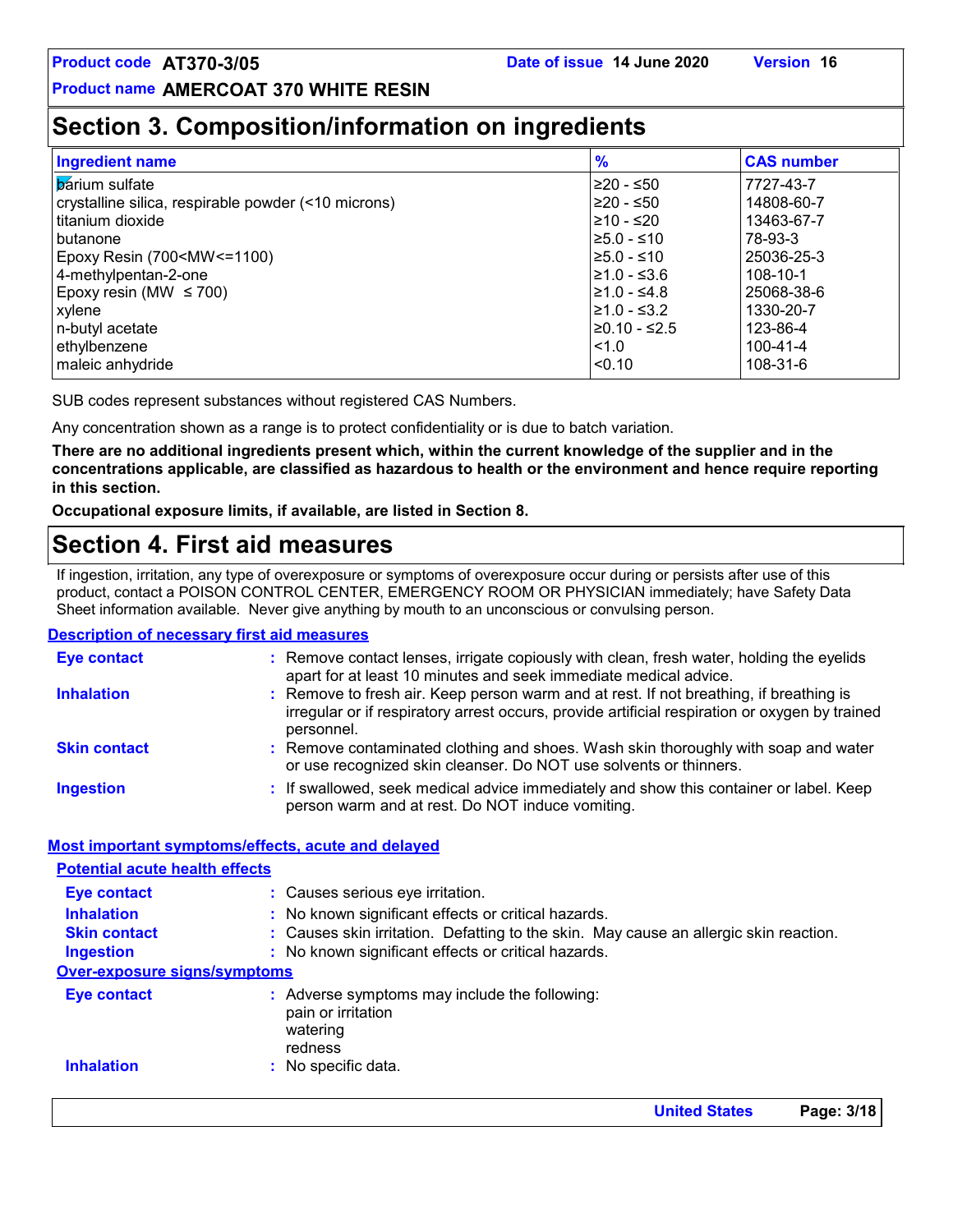### **Section 4. First aid measures**

| <b>Skin contact</b>                                                                  | : Adverse symptoms may include the following:<br>irritation<br>redness<br>dryness<br>cracking                                                                                                                                                                                                                                                                                                                   |  |  |
|--------------------------------------------------------------------------------------|-----------------------------------------------------------------------------------------------------------------------------------------------------------------------------------------------------------------------------------------------------------------------------------------------------------------------------------------------------------------------------------------------------------------|--|--|
| <b>Ingestion</b>                                                                     | : No specific data.                                                                                                                                                                                                                                                                                                                                                                                             |  |  |
| Indication of immediate medical attention and special treatment needed, if necessary |                                                                                                                                                                                                                                                                                                                                                                                                                 |  |  |
| <b>Notes to physician</b>                                                            | : Treat symptomatically. Contact poison treatment specialist immediately if large<br>quantities have been ingested or inhaled.                                                                                                                                                                                                                                                                                  |  |  |
| <b>Specific treatments</b>                                                           | : No specific treatment.                                                                                                                                                                                                                                                                                                                                                                                        |  |  |
| <b>Protection of first-aiders</b>                                                    | : No action shall be taken involving any personal risk or without suitable training. If it is<br>suspected that fumes are still present, the rescuer should wear an appropriate mask or<br>self-contained breathing apparatus. It may be dangerous to the person providing aid to<br>give mouth-to-mouth resuscitation. Wash contaminated clothing thoroughly with water<br>before removing it, or wear gloves. |  |  |

**See toxicological information (Section 11)**

### **Section 5. Fire-fighting measures**

| <b>Extinguishing media</b>                               |                                                                                                                                                                                                                                                                                                                                                                      |
|----------------------------------------------------------|----------------------------------------------------------------------------------------------------------------------------------------------------------------------------------------------------------------------------------------------------------------------------------------------------------------------------------------------------------------------|
| <b>Suitable extinguishing</b><br>media                   | : Use dry chemical, $CO2$ , water spray (fog) or foam.                                                                                                                                                                                                                                                                                                               |
| <b>Unsuitable extinguishing</b><br>media                 | : Do not use water jet.                                                                                                                                                                                                                                                                                                                                              |
| <b>Specific hazards arising</b><br>from the chemical     | <b>If its Highly flammable liquid and vapor.</b> In a fire or if heated, a pressure increase will occur<br>and the container may burst, with the risk of a subsequent explosion. Vapors may<br>accumulate in low or confined areas or travel a considerable distance to a source of<br>ignition and flash back. Runoff to sewer may create fire or explosion hazard. |
| <b>Hazardous thermal</b><br>decomposition products       | Decomposition products may include the following materials:<br>carbon oxides<br>sulfur oxides<br>halogenated compounds<br>metal oxide/oxides                                                                                                                                                                                                                         |
| <b>Special protective actions</b><br>for fire-fighters   | : Promptly isolate the scene by removing all persons from the vicinity of the incident if<br>there is a fire. No action shall be taken involving any personal risk or without suitable<br>training. Move containers from fire area if this can be done without risk. Use water<br>spray to keep fire-exposed containers cool.                                        |
| <b>Special protective</b><br>equipment for fire-fighters | Fire-fighters should wear appropriate protective equipment and self-contained breathing<br>apparatus (SCBA) with a full face-piece operated in positive pressure mode.                                                                                                                                                                                               |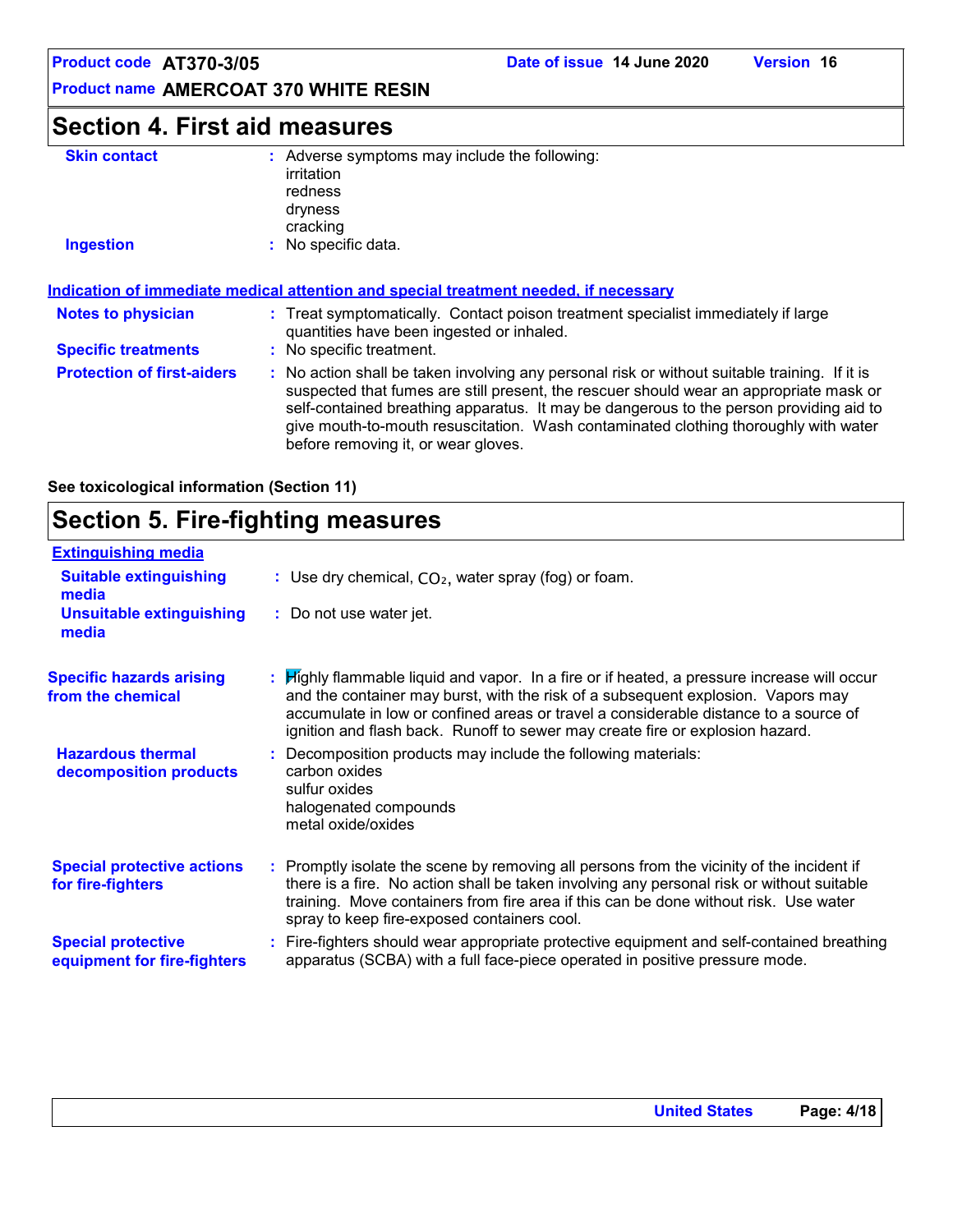### **Section 6. Accidental release measures**

#### **Personal precautions, protective equipment and emergency procedures**

| For non-emergency<br>personnel                               |                                                                                                                                                                                                                                                                                                                                                            | : No action shall be taken involving any personal risk or without suitable training.<br>Evacuate surrounding areas. Keep unnecessary and unprotected personnel from<br>entering. Do not touch or walk through spilled material. Shut off all ignition sources.<br>No flares, smoking or flames in hazard area. Avoid breathing vapor or mist. Provide<br>adequate ventilation. Wear appropriate respirator when ventilation is inadequate. Put<br>on appropriate personal protective equipment. |  |
|--------------------------------------------------------------|------------------------------------------------------------------------------------------------------------------------------------------------------------------------------------------------------------------------------------------------------------------------------------------------------------------------------------------------------------|-------------------------------------------------------------------------------------------------------------------------------------------------------------------------------------------------------------------------------------------------------------------------------------------------------------------------------------------------------------------------------------------------------------------------------------------------------------------------------------------------|--|
| For emergency responders                                     |                                                                                                                                                                                                                                                                                                                                                            | : If specialized clothing is required to deal with the spillage, take note of any information in<br>Section 8 on suitable and unsuitable materials. See also the information in "For non-<br>emergency personnel".                                                                                                                                                                                                                                                                              |  |
| <b>Environmental precautions</b>                             |                                                                                                                                                                                                                                                                                                                                                            | : Avoid dispersal of spilled material and runoff and contact with soil, waterways, drains<br>and sewers. Inform the relevant authorities if the product has caused environmental<br>pollution (sewers, waterways, soil or air).                                                                                                                                                                                                                                                                 |  |
| <b>Methods and materials for containment and cleaning up</b> |                                                                                                                                                                                                                                                                                                                                                            |                                                                                                                                                                                                                                                                                                                                                                                                                                                                                                 |  |
| <b>Small spill</b>                                           |                                                                                                                                                                                                                                                                                                                                                            | : Stop leak if without risk. Move containers from spill area. Use spark-proof tools and<br>explosion-proof equipment. Dilute with water and mop up if water-soluble. Alternatively,<br>or if water-insoluble, absorb with an inert dry material and place in an appropriate waste<br>disposal container. Dispose of via a licensed waste disposal contractor.                                                                                                                                   |  |
| <b>Large spill</b>                                           | : Stop leak if without risk. Move containers from spill area. Use spark-proof tools and<br>explosion-proof equipment. Approach release from upwind. Prevent entry into sewers,<br>water courses, basements or confined areas. Wash spillages into an effluent treatment<br>plant or proceed as follows. Contain and collect spillage with non-combustible, |                                                                                                                                                                                                                                                                                                                                                                                                                                                                                                 |  |

absorbent material e.g. sand, earth, vermiculite or diatomaceous earth and place in container for disposal according to local regulations (see Section 13). Dispose of via a licensed waste disposal contractor. Contaminated absorbent material may pose the same hazard as the spilled product. Note: see Section 1 for emergency contact information and Section 13 for waste disposal.

### **Section 7. Handling and storage**

#### **Precautions for safe handling**

**Protective measures the C**: Put on appropriate personal protective equipment (see Section 8). Persons with a **Protes** history of skin sensitization problems should not be employed in any process in which this product is used. Avoid exposure - obtain special instructions before use. Do not handle until all safety precautions have been read and understood. Do not get in eyes or on skin or clothing. Do not breathe vapor or mist. Do not ingest. Use only with adequate ventilation. Wear appropriate respirator when ventilation is inadequate. Do not enter storage areas and confined spaces unless adequately ventilated. Keep in the original container or an approved alternative made from a compatible material, kept tightly closed when not in use. Store and use away from heat, sparks, open flame or any other ignition source. Use explosion-proof electrical (ventilating, lighting and material handling) equipment. Use only non-sparking tools. Take precautionary measures against electrostatic discharges. Empty containers retain product residue and can be hazardous. Do not reuse container.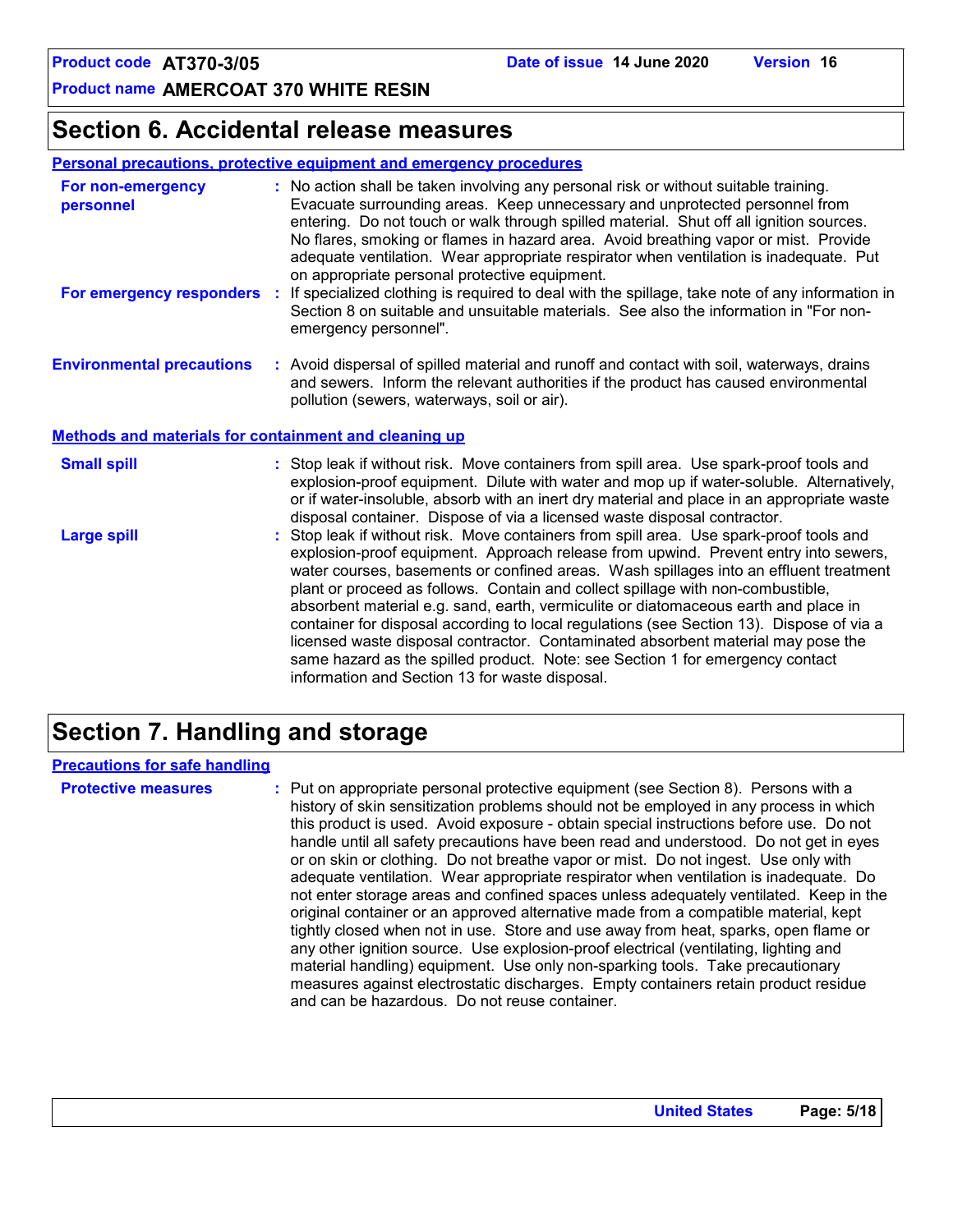### **Section 7. Handling and storage**

| <b>Special precautions</b>                                                       | : Vapors may accumulate in low or confined areas or travel a considerable distance to a<br>source of ignition and flash back. Vapors are heavier than air and may spread along<br>floors. If this material is part of a multiple component system, read the Safety Data<br>Sheet(s) for the other component or components before blending as the resulting<br>mixture may have the hazards of all of its parts.                                                                                                                                                                                                                                                                                                      |
|----------------------------------------------------------------------------------|----------------------------------------------------------------------------------------------------------------------------------------------------------------------------------------------------------------------------------------------------------------------------------------------------------------------------------------------------------------------------------------------------------------------------------------------------------------------------------------------------------------------------------------------------------------------------------------------------------------------------------------------------------------------------------------------------------------------|
| <b>Advice on general</b><br>occupational hygiene                                 | : Eating, drinking and smoking should be prohibited in areas where this material is<br>handled, stored and processed. Workers should wash hands and face before eating,<br>drinking and smoking. Remove contaminated clothing and protective equipment before<br>entering eating areas. See also Section 8 for additional information on hygiene<br>measures.                                                                                                                                                                                                                                                                                                                                                        |
| <b>Conditions for safe storage,</b><br>including any<br><i>incompatibilities</i> | $\cancel{p}$ not store above the following temperature: 50°C (122°F). Store in accordance with<br>local regulations. Store in a segregated and approved area. Store in original container<br>protected from direct sunlight in a dry, cool and well-ventilated area, away from<br>incompatible materials (see Section 10) and food and drink. Store locked up. Eliminate<br>all ignition sources. Separate from oxidizing materials. Keep container tightly closed<br>and sealed until ready for use. Containers that have been opened must be carefully<br>resealed and kept upright to prevent leakage. Do not store in unlabeled containers.<br>Use appropriate containment to avoid environmental contamination. |

### **Section 8. Exposure controls/personal protection**

### **Control parameters**

### **Occupational exposure limits**

| <b>Ingredient name</b>                              | <b>Exposure limits</b>                               |
|-----------------------------------------------------|------------------------------------------------------|
| <b>b</b> arium sulfate                              | ACGIH TLV (United States, 3/2019).                   |
|                                                     | TWA: 5 mg/m <sup>3</sup> 8 hours. Form: Inhalable    |
|                                                     | fraction                                             |
|                                                     | OSHA PEL (United States, 5/2018).                    |
|                                                     | TWA: 5 mg/m <sup>3</sup> 8 hours. Form: Respirable   |
|                                                     | fraction                                             |
|                                                     | TWA: 15 mg/m <sup>3</sup> 8 hours. Form: Total dust  |
| crystalline silica, respirable powder (<10 microns) | ACGIH TLV (United States, 3/2019).                   |
|                                                     | TWA: 0.025 mg/m <sup>3</sup> 8 hours. Form:          |
|                                                     | Respirable                                           |
|                                                     | OSHA PEL Z3 (United States, 6/2016).                 |
|                                                     | TWA: 10 mg/m <sup>3</sup> / (%SiO2+2) 8 hours. Form: |
|                                                     | Respirable                                           |
|                                                     | TWA: 250 mppcf / (%SiO2+5) 8 hours. Form:            |
|                                                     | Respirable                                           |
|                                                     | OSHA PEL (United States, 5/2018).                    |
|                                                     | TWA: 50 µg/m <sup>3</sup> 8 hours. Form: Respirable  |
|                                                     | dust                                                 |
| titanium dioxide                                    | OSHA PEL (United States, 5/2018).                    |
|                                                     | TWA: 15 mg/m <sup>3</sup> 8 hours. Form: Total dust  |
|                                                     | ACGIH TLV (United States, 3/2019).                   |
|                                                     | TWA: 10 mg/m <sup>3</sup> 8 hours.                   |
| butanone                                            | ACGIH TLV (United States, 3/2019).                   |
|                                                     | STEL: 885 mg/m <sup>3</sup> 15 minutes.              |
|                                                     | STEL: 300 ppm 15 minutes.                            |
|                                                     | TWA: 590 mg/m <sup>3</sup> 8 hours.                  |
|                                                     | Page: 6/18<br><b>United States</b>                   |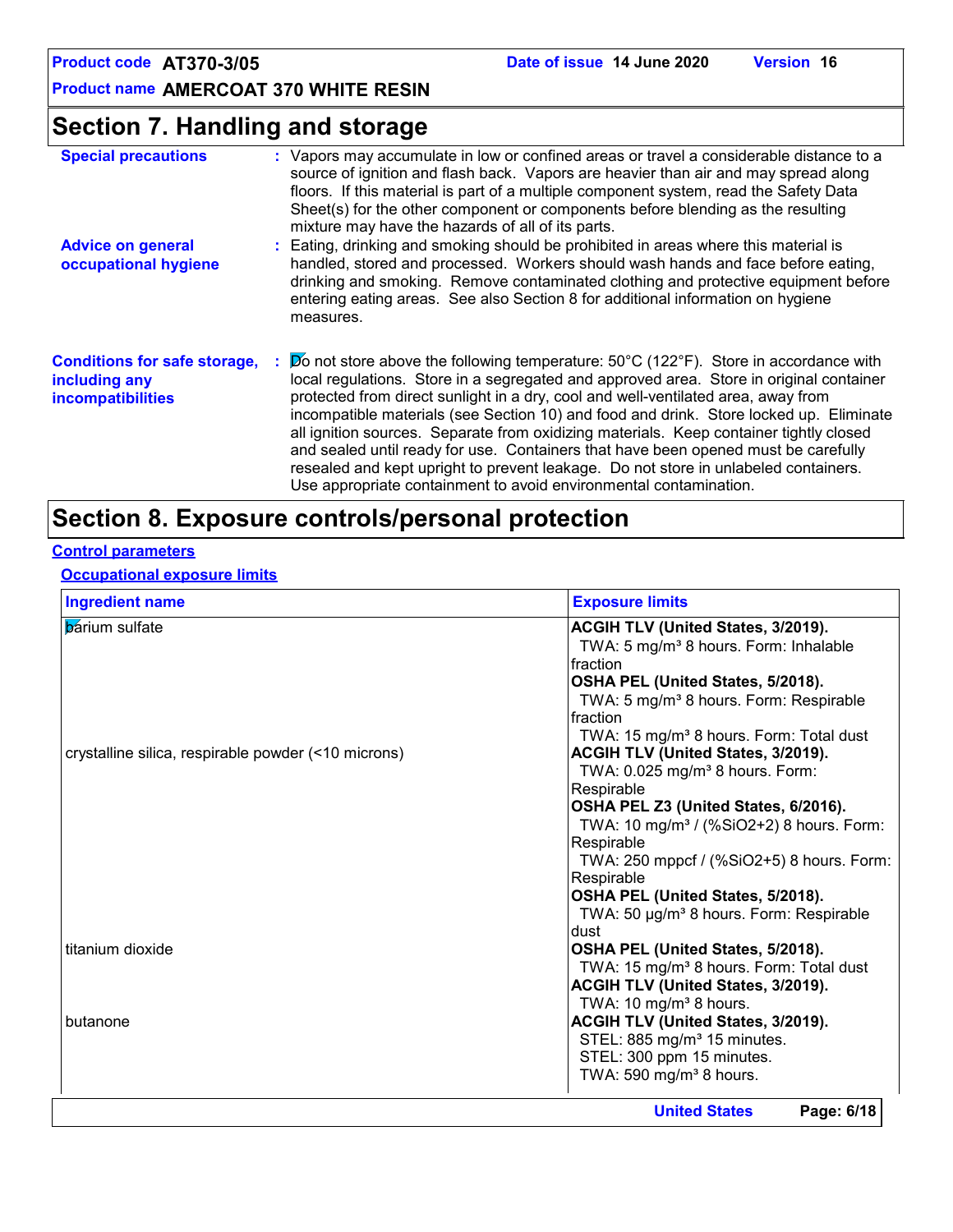### **Section 8. Exposure controls/personal protection**

|                                                                | TWA: 200 ppm 8 hours.                                |
|----------------------------------------------------------------|------------------------------------------------------|
|                                                                | OSHA PEL (United States, 5/2018).                    |
|                                                                | TWA: 590 mg/m <sup>3</sup> 8 hours.                  |
|                                                                | TWA: 200 ppm 8 hours.                                |
| Epoxy Resin (700 <mw<=1100)< td=""><td>None.</td></mw<=1100)<> | None.                                                |
| 4-methylpentan-2-one                                           | ACGIH TLV (United States, 3/2019).                   |
|                                                                | STEL: 75 ppm 15 minutes.                             |
|                                                                | TWA: 20 ppm 8 hours.                                 |
|                                                                | OSHA PEL (United States, 5/2018).                    |
|                                                                | TWA: $410$ mg/m <sup>3</sup> 8 hours.                |
|                                                                | TWA: 100 ppm 8 hours.                                |
| Epoxy resin (MW $\leq$ 700)                                    | None.                                                |
| xylene                                                         | ACGIH TLV (United States, 3/2019).                   |
|                                                                | STEL: 651 mg/m <sup>3</sup> 15 minutes.              |
|                                                                | STEL: 150 ppm 15 minutes.                            |
|                                                                | TWA: 434 mg/m <sup>3</sup> 8 hours.                  |
|                                                                | TWA: 100 ppm 8 hours.                                |
|                                                                | OSHA PEL (United States, 5/2018).                    |
|                                                                | TWA: $435 \text{ mg/m}^3$ 8 hours.                   |
|                                                                | TWA: 100 ppm 8 hours.                                |
| n-butyl acetate                                                | OSHA PEL (United States, 5/2018).                    |
|                                                                | TWA: 710 mg/m <sup>3</sup> 8 hours.                  |
|                                                                | TWA: 150 ppm 8 hours.                                |
|                                                                | ACGIH TLV (United States, 3/2019).                   |
|                                                                | STEL: 150 ppm 15 minutes.                            |
|                                                                | TWA: 50 ppm 8 hours.                                 |
| ethylbenzene                                                   | ACGIH TLV (United States, 3/2019).                   |
|                                                                | TWA: 20 ppm 8 hours.                                 |
|                                                                | OSHA PEL (United States, 5/2018).                    |
|                                                                | TWA: 435 mg/m <sup>3</sup> 8 hours.                  |
|                                                                | TWA: 100 ppm 8 hours.                                |
| maleic anhydride                                               | ACGIH TLV (United States, 3/2019). Skin              |
|                                                                | sensitizer. Inhalation sensitizer.                   |
|                                                                | TWA: 0.01 mg/m <sup>3</sup> 8 hours. Form: Inhalable |
|                                                                | fraction and vapor                                   |
|                                                                | OSHA PEL (United States, 5/2018).                    |
|                                                                | TWA: 1 mg/m <sup>3</sup> 8 hours.                    |
|                                                                | TWA: 0.25 ppm 8 hours.                               |
|                                                                |                                                      |

**Key to abbreviations**

|             | $=$ Acceptable Maximum Peak                                        |             | = Potential skin absorption        |
|-------------|--------------------------------------------------------------------|-------------|------------------------------------|
| ACGIH       | = American Conference of Governmental Industrial Hygienists.       | SR.         | $=$ Respiratory sensitization      |
| С           | $=$ Ceiling Limit                                                  | SS          | $=$ Skin sensitization             |
|             | $=$ Fume                                                           | <b>STEL</b> | = Short term Exposure limit values |
| <b>IPEL</b> | = Internal Permissible Exposure Limit                              | TD          | $=$ Total dust                     |
| <b>OSHA</b> | = Occupational Safety and Health Administration.                   | TLV         | = Threshold Limit Value            |
| R           | $=$ Respirable                                                     | TWA         | = Time Weighted Average            |
|             | = OSHA 29 CFR 1910.1200 Subpart Z - Toxic and Hazardous Substances |             |                                    |

**Consult local authorities for acceptable exposure limits.**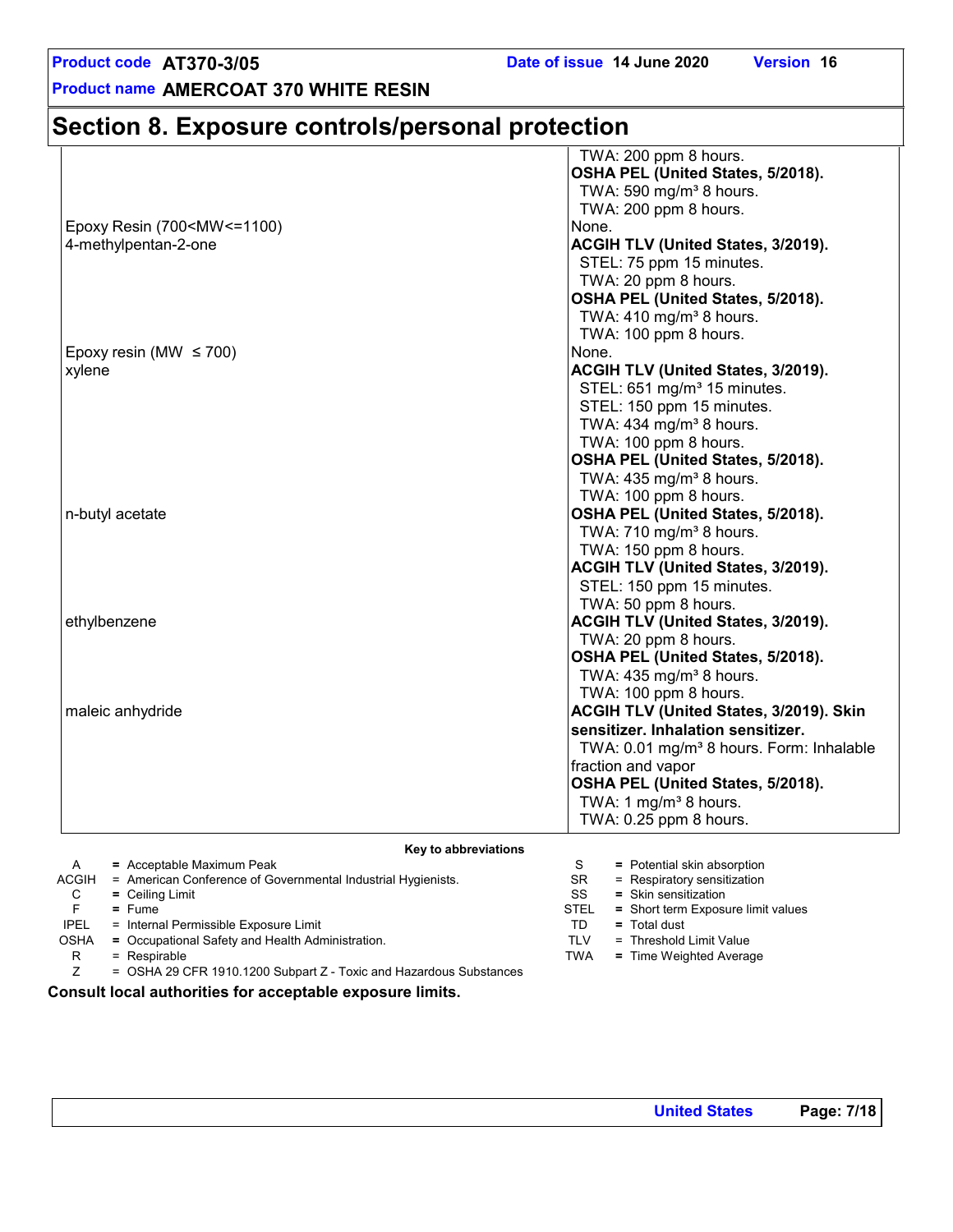### **Section 8. Exposure controls/personal protection**

| <b>Recommended monitoring</b><br>procedures |    | : If this product contains ingredients with exposure limits, personal, workplace<br>atmosphere or biological monitoring may be required to determine the effectiveness of<br>the ventilation or other control measures and/or the necessity to use respiratory<br>protective equipment. Reference should be made to appropriate monitoring standards.<br>Reference to national guidance documents for methods for the determination of<br>hazardous substances will also be required.                                                                                                                                |
|---------------------------------------------|----|----------------------------------------------------------------------------------------------------------------------------------------------------------------------------------------------------------------------------------------------------------------------------------------------------------------------------------------------------------------------------------------------------------------------------------------------------------------------------------------------------------------------------------------------------------------------------------------------------------------------|
| <b>Appropriate engineering</b><br>controls  |    | : Use only with adequate ventilation. Use process enclosures, local exhaust ventilation or<br>other engineering controls to keep worker exposure to airborne contaminants below any<br>recommended or statutory limits. The engineering controls also need to keep gas,<br>vapor or dust concentrations below any lower explosive limits. Use explosion-proof<br>ventilation equipment.                                                                                                                                                                                                                              |
| <b>Environmental exposure</b><br>controls   | ÷. | Emissions from ventilation or work process equipment should be checked to ensure<br>they comply with the requirements of environmental protection legislation. In some<br>cases, fume scrubbers, filters or engineering modifications to the process equipment<br>will be necessary to reduce emissions to acceptable levels.                                                                                                                                                                                                                                                                                        |
| <b>Individual protection measures</b>       |    |                                                                                                                                                                                                                                                                                                                                                                                                                                                                                                                                                                                                                      |
| <b>Hygiene measures</b>                     |    | : Wash hands, forearms and face thoroughly after handling chemical products, before<br>eating, smoking and using the lavatory and at the end of the working period.<br>Appropriate techniques should be used to remove potentially contaminated clothing.<br>Contaminated work clothing should not be allowed out of the workplace. Wash<br>contaminated clothing before reusing. Ensure that eyewash stations and safety<br>showers are close to the workstation location.                                                                                                                                          |
| <b>Eye/face protection</b>                  |    | : Chemical splash goggles.                                                                                                                                                                                                                                                                                                                                                                                                                                                                                                                                                                                           |
| <b>Skin protection</b>                      |    |                                                                                                                                                                                                                                                                                                                                                                                                                                                                                                                                                                                                                      |
| <b>Hand protection</b>                      |    | Chemical-resistant, impervious gloves complying with an approved standard should be<br>worn at all times when handling chemical products if a risk assessment indicates this is<br>necessary. Considering the parameters specified by the glove manufacturer, check<br>during use that the gloves are still retaining their protective properties. It should be<br>noted that the time to breakthrough for any glove material may be different for different<br>glove manufacturers. In the case of mixtures, consisting of several substances, the<br>protection time of the gloves cannot be accurately estimated. |
| <b>Gloves</b>                               |    | butyl rubber                                                                                                                                                                                                                                                                                                                                                                                                                                                                                                                                                                                                         |
| <b>Body protection</b>                      |    | : Personal protective equipment for the body should be selected based on the task being<br>performed and the risks involved and should be approved by a specialist before<br>handling this product. When there is a risk of ignition from static electricity, wear anti-<br>static protective clothing. For the greatest protection from static discharges, clothing<br>should include anti-static overalls, boots and gloves.                                                                                                                                                                                       |
| <b>Other skin protection</b>                |    | : Appropriate footwear and any additional skin protection measures should be selected<br>based on the task being performed and the risks involved and should be approved by a<br>specialist before handling this product.                                                                                                                                                                                                                                                                                                                                                                                            |
| <b>Respiratory protection</b>               |    | Respirator selection must be based on known or anticipated exposure levels, the<br>hazards of the product and the safe working limits of the selected respirator. If workers<br>are exposed to concentrations above the exposure limit, they must use appropriate,<br>certified respirators. Use a properly fitted, air-purifying or air-fed respirator complying<br>with an approved standard if a risk assessment indicates this is necessary.                                                                                                                                                                     |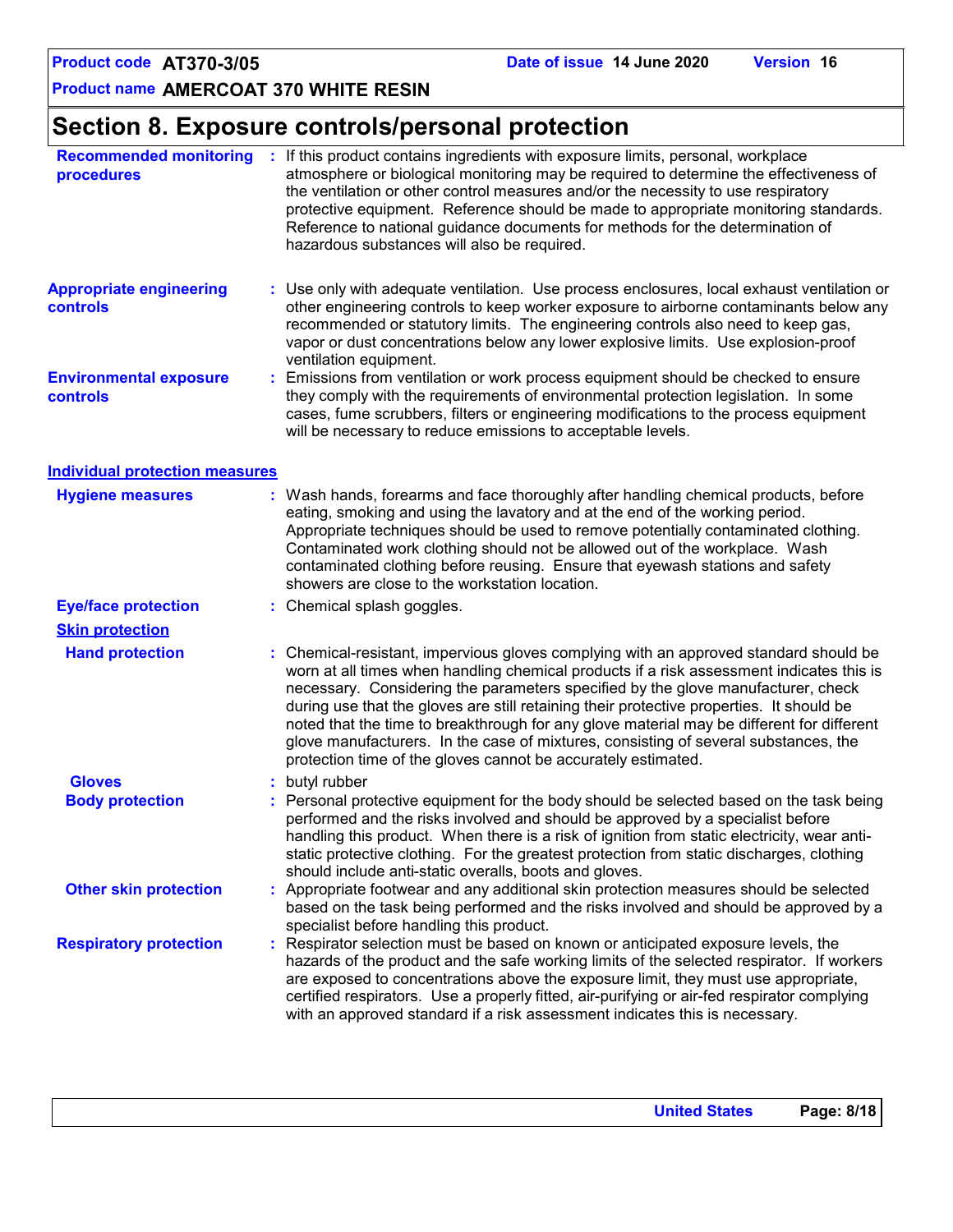### **Section 9. Physical and chemical properties**

#### **Appearance**

| <b>Physical state</b>                             | $:$ Liquid.                                                    |
|---------------------------------------------------|----------------------------------------------------------------|
| <b>Color</b>                                      | : Not available.                                               |
| Odor                                              | Characteristic.                                                |
| <b>Odor threshold</b>                             | Not available.                                                 |
| pH                                                | Not available.                                                 |
| <b>Melting point</b>                              | : Not available.                                               |
| <b>Boiling point</b>                              | : $>37.78^{\circ}C$ ( $>100^{\circ}F$ )                        |
| <b>Flash point</b>                                | : Closed cup: $7.22^{\circ}$ C (45 $^{\circ}$ F)               |
| <b>Auto-ignition temperature</b>                  | : Not available.                                               |
| <b>Decomposition temperature : Not available.</b> |                                                                |
| <b>Flammability (solid, gas)</b>                  | : Not available.                                               |
| Lower and upper explosive<br>(flammable) limits   | : Not available.                                               |
| <b>Evaporation rate</b>                           | $\therefore$ 4.92 (butyl acetate = 1)                          |
| <b>Vapor pressure</b>                             | $: 6.9$ kPa (52 mm Hg) [room temperature]                      |
| <b>Vapor density</b>                              | : Not available.                                               |
| <b>Relative density</b>                           | : 1.92                                                         |
| Density (Ibs / gal)                               | : 16.02                                                        |
| <b>Solubility</b>                                 | Insoluble in the following materials: cold water.              |
| <b>Partition coefficient: n-</b><br>octanol/water | : Not available.                                               |
| <b>Viscosity</b>                                  | : Kinematic (40°C (104°F)): >0.21 cm <sup>2</sup> /s (>21 cSt) |
| <b>Volatility</b>                                 | : $39\%$ (v/v), 16.563% (w/w)                                  |
| % Solid. (w/w)                                    | : 83.437                                                       |

## **Section 10. Stability and reactivity**

| <b>Reactivity</b>                                   | : No specific test data related to reactivity available for this product or its ingredients.                                                  |
|-----------------------------------------------------|-----------------------------------------------------------------------------------------------------------------------------------------------|
| <b>Chemical stability</b>                           | : The product is stable.                                                                                                                      |
| <b>Possibility of hazardous</b><br><b>reactions</b> | : Under normal conditions of storage and use, hazardous reactions will not occur.                                                             |
| <b>Conditions to avoid</b>                          | : When exposed to high temperatures may produce hazardous decomposition products.<br>Refer to protective measures listed in sections 7 and 8. |
| <b>Incompatible materials</b>                       | : Keep away from the following materials to prevent strong exothermic reactions:<br>oxidizing agents, strong alkalis, strong acids.           |
| <b>Hazardous decomposition</b><br>products          | : Decomposition products may include the following materials: carbon monoxide, carbon<br>dioxide, smoke, oxides of nitrogen.                  |
|                                                     | <b>United States</b><br>Page: 9/18                                                                                                            |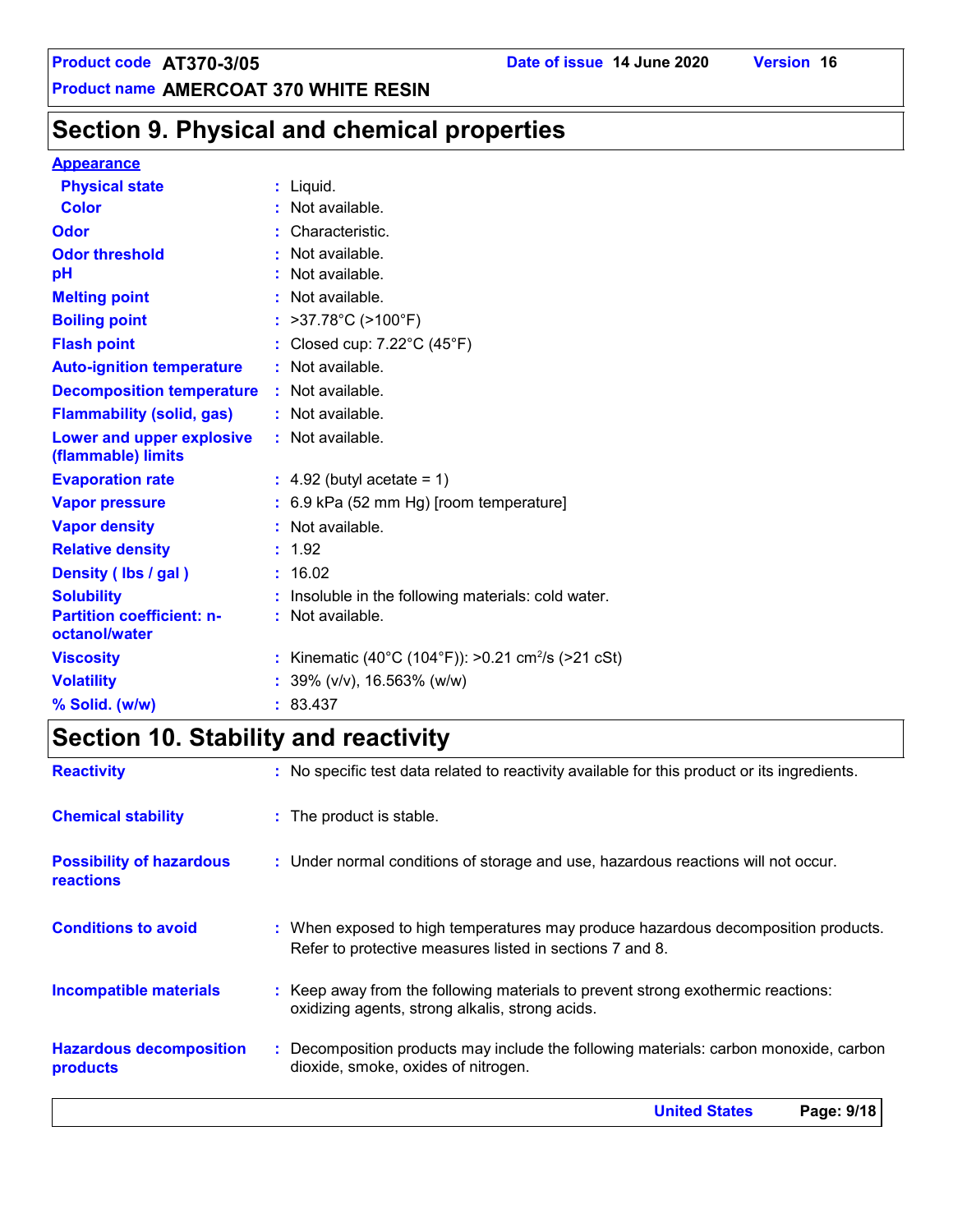### **Section 11. Toxicological information**

### **Information on toxicological effects**

#### **Acute toxicity**

| <b>Product/ingredient name</b>                             | <b>Result</b>                                            |                | <b>Species</b> |              | <b>Dose</b> |                    | <b>Exposure</b>    |
|------------------------------------------------------------|----------------------------------------------------------|----------------|----------------|--------------|-------------|--------------------|--------------------|
| <b>b</b> arium sulfate                                     | LD50 Dermal                                              |                | Rat            |              |             | >2000 mg/kg        |                    |
|                                                            | LD50 Oral                                                |                | Rat            |              |             | >5000 mg/kg        |                    |
| titanium dioxide<br><b>LC50 Inhalation Dusts and mists</b> |                                                          |                | Rat            |              | >6.82 mg/l  |                    | 4 hours            |
|                                                            | LD50 Dermal                                              |                | Rabbit         |              |             | >5000 mg/kg        |                    |
|                                                            | LD50 Oral                                                |                | Rat            |              |             | >5000 mg/kg        |                    |
| butanone                                                   | LD50 Dermal                                              |                | Rabbit         |              | 6480 mg/kg  |                    |                    |
|                                                            | LD50 Oral                                                |                | Rat            |              | 2737 mg/kg  |                    |                    |
| Epoxy Resin (700 <mw<br><math>=1100</math></mw<br>         | LD50 Dermal                                              |                | Rat            |              |             | >2000 mg/kg        |                    |
|                                                            | LD50 Oral                                                |                | Rat            |              |             | >2000 mg/kg        |                    |
| 4-methylpentan-2-one                                       | <b>LC50 Inhalation Vapor</b>                             |                | Rat            |              | 12.3 mg/l   |                    | 4 hours            |
|                                                            | LD50 Oral                                                |                | Rat            |              | 2.08 g/kg   |                    |                    |
| Epoxy resin (MW $\leq$ 700)                                | LD50 Dermal                                              |                | Rabbit         |              | $>2$ g/kg   |                    |                    |
|                                                            | LD50 Oral                                                |                | Rat            |              | $>2$ g/kg   |                    |                    |
| xylene                                                     | LD50 Dermal                                              |                | Rabbit         |              | $1.7$ g/kg  |                    |                    |
|                                                            | LD50 Oral                                                |                | Rat            |              | 4.3 g/kg    |                    |                    |
| n-butyl acetate                                            | <b>LC50 Inhalation Vapor</b>                             |                | Rat            |              | >21.1 mg/l  |                    | 4 hours            |
|                                                            | <b>LC50 Inhalation Vapor</b>                             |                | Rat            |              | 2000 ppm    |                    | 4 hours            |
|                                                            | LD50 Dermal                                              |                | Rabbit         |              |             | >17600 mg/kg       |                    |
|                                                            | LD50 Oral                                                |                | Rat            |              | 10.768 g/kg |                    |                    |
| ethylbenzene                                               | <b>LC50 Inhalation Vapor</b>                             |                | Rat            |              | 17.8 mg/l   |                    | 4 hours            |
|                                                            | LD50 Dermal                                              |                | Rabbit         |              | 17.8 g/kg   |                    |                    |
|                                                            | LD50 Oral                                                |                | Rat            |              | 3.5 g/kg    |                    |                    |
| maleic anhydride                                           | LD50 Dermal                                              |                | Rabbit         |              | 2620 mg/kg  |                    |                    |
|                                                            | LD50 Oral                                                |                | Rat            |              | 400 mg/kg   |                    |                    |
| <b>Conclusion/Summary</b>                                  | : There are no data available on the mixture itself.     |                |                |              |             |                    |                    |
| <b>Irritation/Corrosion</b>                                |                                                          |                |                |              |             |                    |                    |
| <b>Product/ingredient name</b>                             | <b>Result</b>                                            | <b>Species</b> |                | <b>Score</b> |             | <b>Exposure</b>    | <b>Observation</b> |
| Epoxy resin (MW $\leq$ 700)                                | Skin - Mild irritant                                     | Rabbit         |                |              |             |                    |                    |
|                                                            | Eyes - Mild irritant                                     | Rabbit         |                |              |             |                    |                    |
| xylene                                                     | Skin - Moderate irritant                                 | Rabbit         |                |              |             | 24 hours 500<br>mg |                    |
| <b>Conclusion/Summary</b>                                  |                                                          |                |                |              |             |                    |                    |
| <b>Claim</b>                                               | <b>There are no dete evailable on the mixture itealf</b> |                |                |              |             |                    |                    |

**Skin Example 20 EXEC 12 :** There are no data available on the mixture itself.

- **Eyes :** There are no data available on the mixture itself.
	- : There are no data available on the mixture itself.

#### **Sensitization**

**Respiratory :**

| <b>Product/ingredient name</b> | ∣Route of<br><b>exposure</b> | <b>Species</b> | Result      |
|--------------------------------|------------------------------|----------------|-------------|
| Epoxy resin (MW $\leq$ 700)    | <b>skin</b>                  | Mouse          | Sensitizing |

#### **Conclusion/Summary**

**Skin Example 20 :** There are no data available on the mixture itself.

| <b>United States</b> | Page: 10/18 |
|----------------------|-------------|
|                      |             |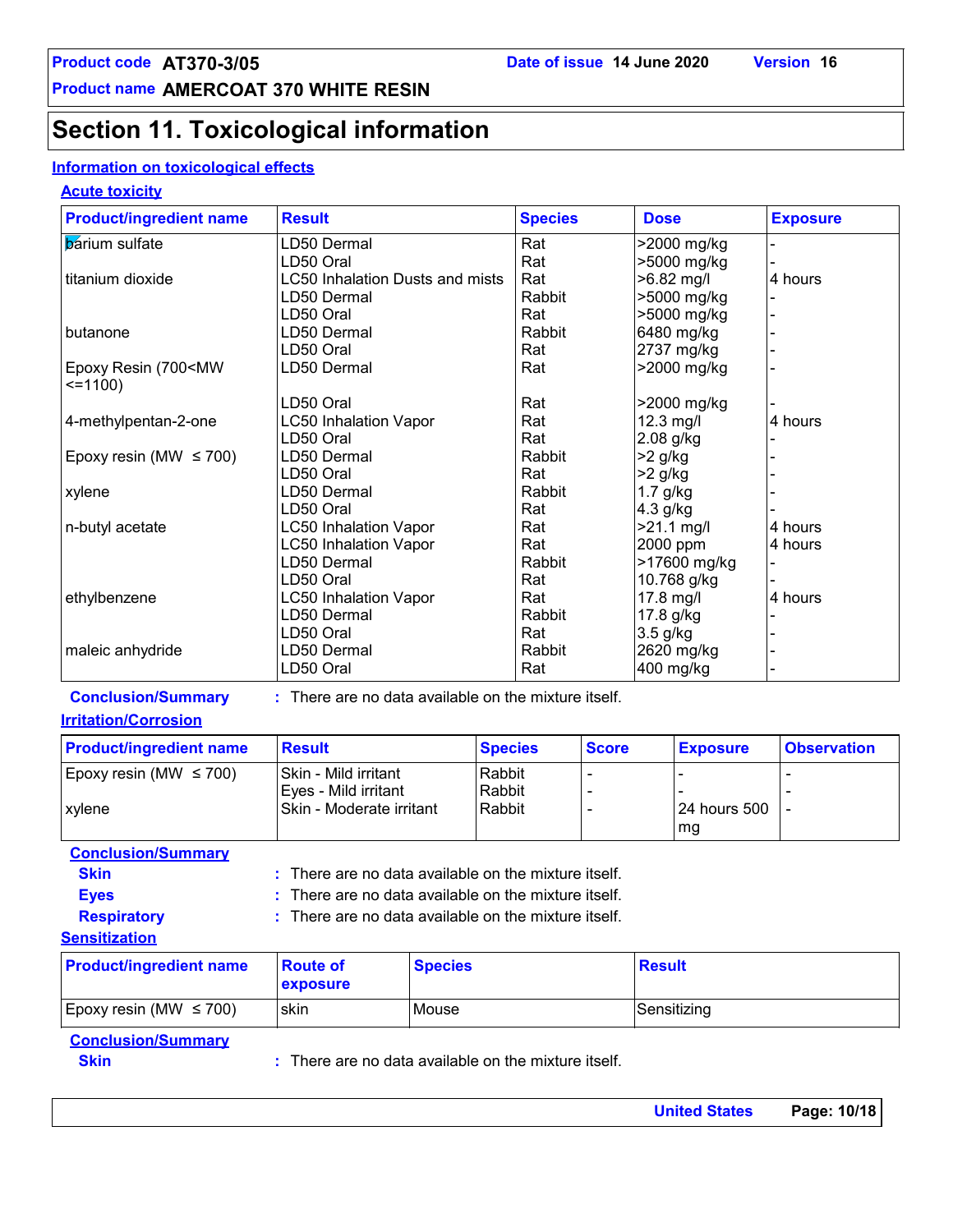**Product code AT370-3/05 Date of issue 14 June 2020 Version 16**

**Product name AMERCOAT 370 WHITE RESIN**

### **Section 11. Toxicological information**

| <b>Respiratory</b>        | : There are no data available on the mixture itself.            |
|---------------------------|-----------------------------------------------------------------|
| <b>Mutagenicity</b>       |                                                                 |
| <b>Conclusion/Summary</b> | : There are no data available on the mixture itself.            |
| <b>Carcinogenicity</b>    |                                                                 |
| <b>Conclusion/Summary</b> | $\therefore$ There are no data available on the mixture itself. |
| <b>Classification</b>     |                                                                 |
|                           |                                                                 |

| <b>Product/ingredient name</b>                                 | <b>OSHA</b> | <b>IARC</b> | <b>NTP</b>                      |
|----------------------------------------------------------------|-------------|-------------|---------------------------------|
| <b>c</b> rystalline silica, respirable<br>powder (<10 microns) | ٠           |             | Known to be a human carcinogen. |
| titanium dioxide                                               |             | 2B          |                                 |
| 4-methylpentan-2-one                                           |             | 2Β          |                                 |
| xylene                                                         |             | J           |                                 |
| ethylbenzene                                                   |             | 2B          |                                 |

**Carcinogen Classification code:**

**IARC: 1, 2A, 2B, 3, 4 NTP: Known to be a human carcinogen; Reasonably anticipated to be a human carcinogen OSHA: + Not listed/not regulated: -**

#### **Reproductive toxicity**

**Conclusion/Summary :** There are no data available on the mixture itself.

#### **Teratogenicity**

**Conclusion/Summary :** There are no data available on the mixture itself.

**Specific target organ toxicity (single exposure)**

| <b>Name</b>                             | <b>Category</b>          | <b>Route of</b><br>exposure | <b>Target organs</b>                                |
|-----------------------------------------|--------------------------|-----------------------------|-----------------------------------------------------|
| <b>butanone</b><br>4-methylpentan-2-one | Category 3<br>Category 3 |                             | Narcotic effects<br>Respiratory tract<br>irritation |
| <b>Lxvlene</b>                          | Category 3               |                             | Respiratory tract<br>irritation                     |
| n-butyl acetate                         | Category 3               |                             | Narcotic effects                                    |

#### **Specific target organ toxicity (repeated exposure)**

| <b>Name</b>                                                                           | <b>Category</b>                        | <b>Route of</b><br>exposure | <b>Target organs</b>                 |
|---------------------------------------------------------------------------------------|----------------------------------------|-----------------------------|--------------------------------------|
| <b>Example 10</b> respirable powder (<10 microns)<br>ethylbenzene<br>maleic anhydride | Category 1<br>Category 2<br>Category 1 | linhalation<br>linhalation  | hearing organs<br>respiratory system |

**Target organs :** Contains material which causes damage to the following organs: liver, spleen, brain, bone marrow, central nervous system (CNS). Contains material which may cause damage to the following organs: kidneys, lungs, the nervous system, peripheral nervous system, upper respiratory tract, immune system, skin, eye, lens or cornea.

#### **Aspiration hazard**

| <b>United States</b> | Page: 11/18 |
|----------------------|-------------|
|                      |             |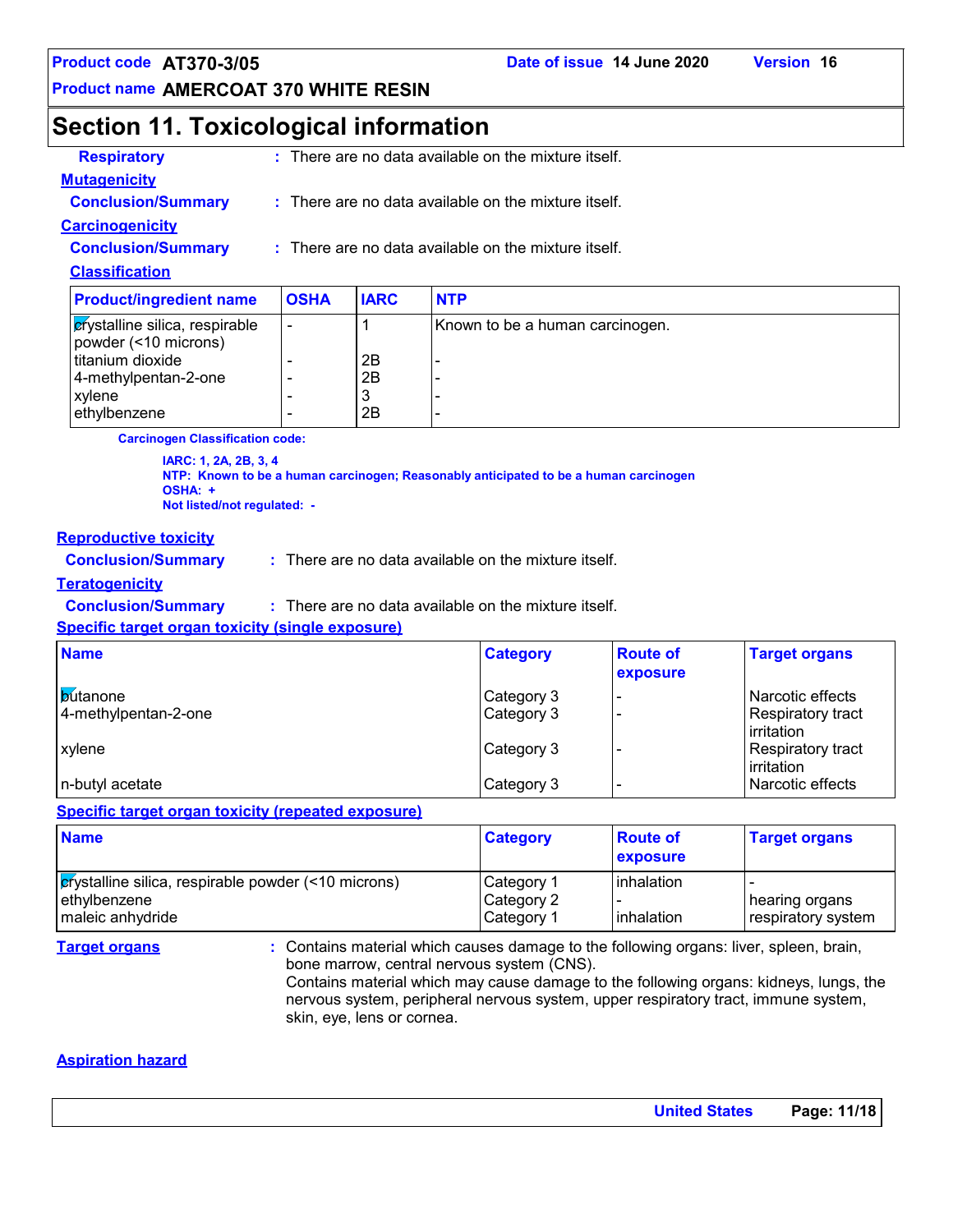## **Section 11. Toxicological information**

| <b>Name</b>                                  | <b>Result</b>                                                                  |
|----------------------------------------------|--------------------------------------------------------------------------------|
| xvlene<br>ethylbenzene                       | <b>ASPIRATION HAZARD - Category 1</b><br><b>ASPIRATION HAZARD - Category 1</b> |
| Information on the likely routes of exposure |                                                                                |

### **Potential acute health effects**

| <b>Eye contact</b>                    | : Causes serious eye irritation.                                                                                                                                                                                                                                                                                                                                                                                                                                                                                                                                                                                                                                                                                                                                                                                                                                                                                                                                                                                                                                                                                                                                                                                                                                                                                                                                                                                                                                                                                                                                                                                                                                                                                                                                                                                                                                                                                                                                                                                                                |
|---------------------------------------|-------------------------------------------------------------------------------------------------------------------------------------------------------------------------------------------------------------------------------------------------------------------------------------------------------------------------------------------------------------------------------------------------------------------------------------------------------------------------------------------------------------------------------------------------------------------------------------------------------------------------------------------------------------------------------------------------------------------------------------------------------------------------------------------------------------------------------------------------------------------------------------------------------------------------------------------------------------------------------------------------------------------------------------------------------------------------------------------------------------------------------------------------------------------------------------------------------------------------------------------------------------------------------------------------------------------------------------------------------------------------------------------------------------------------------------------------------------------------------------------------------------------------------------------------------------------------------------------------------------------------------------------------------------------------------------------------------------------------------------------------------------------------------------------------------------------------------------------------------------------------------------------------------------------------------------------------------------------------------------------------------------------------------------------------|
| <b>Inhalation</b>                     | : No known significant effects or critical hazards.                                                                                                                                                                                                                                                                                                                                                                                                                                                                                                                                                                                                                                                                                                                                                                                                                                                                                                                                                                                                                                                                                                                                                                                                                                                                                                                                                                                                                                                                                                                                                                                                                                                                                                                                                                                                                                                                                                                                                                                             |
| <b>Skin contact</b>                   | : Causes skin irritation. Defatting to the skin. May cause an allergic skin reaction.                                                                                                                                                                                                                                                                                                                                                                                                                                                                                                                                                                                                                                                                                                                                                                                                                                                                                                                                                                                                                                                                                                                                                                                                                                                                                                                                                                                                                                                                                                                                                                                                                                                                                                                                                                                                                                                                                                                                                           |
| <b>Ingestion</b>                      | : No known significant effects or critical hazards.                                                                                                                                                                                                                                                                                                                                                                                                                                                                                                                                                                                                                                                                                                                                                                                                                                                                                                                                                                                                                                                                                                                                                                                                                                                                                                                                                                                                                                                                                                                                                                                                                                                                                                                                                                                                                                                                                                                                                                                             |
| <b>Over-exposure signs/symptoms</b>   |                                                                                                                                                                                                                                                                                                                                                                                                                                                                                                                                                                                                                                                                                                                                                                                                                                                                                                                                                                                                                                                                                                                                                                                                                                                                                                                                                                                                                                                                                                                                                                                                                                                                                                                                                                                                                                                                                                                                                                                                                                                 |
| <b>Eye contact</b>                    | : Adverse symptoms may include the following:<br>pain or irritation<br>watering<br>redness                                                                                                                                                                                                                                                                                                                                                                                                                                                                                                                                                                                                                                                                                                                                                                                                                                                                                                                                                                                                                                                                                                                                                                                                                                                                                                                                                                                                                                                                                                                                                                                                                                                                                                                                                                                                                                                                                                                                                      |
| <b>Inhalation</b>                     | : No specific data.                                                                                                                                                                                                                                                                                                                                                                                                                                                                                                                                                                                                                                                                                                                                                                                                                                                                                                                                                                                                                                                                                                                                                                                                                                                                                                                                                                                                                                                                                                                                                                                                                                                                                                                                                                                                                                                                                                                                                                                                                             |
| <b>Skin contact</b>                   | : Adverse symptoms may include the following:<br>irritation<br>redness<br>dryness<br>cracking                                                                                                                                                                                                                                                                                                                                                                                                                                                                                                                                                                                                                                                                                                                                                                                                                                                                                                                                                                                                                                                                                                                                                                                                                                                                                                                                                                                                                                                                                                                                                                                                                                                                                                                                                                                                                                                                                                                                                   |
| <b>Ingestion</b>                      | : No specific data.                                                                                                                                                                                                                                                                                                                                                                                                                                                                                                                                                                                                                                                                                                                                                                                                                                                                                                                                                                                                                                                                                                                                                                                                                                                                                                                                                                                                                                                                                                                                                                                                                                                                                                                                                                                                                                                                                                                                                                                                                             |
|                                       | Delayed and immediate effects and also chronic effects from short and long term exposure                                                                                                                                                                                                                                                                                                                                                                                                                                                                                                                                                                                                                                                                                                                                                                                                                                                                                                                                                                                                                                                                                                                                                                                                                                                                                                                                                                                                                                                                                                                                                                                                                                                                                                                                                                                                                                                                                                                                                        |
| <b>Conclusion/Summary</b>             | : There are no data available on the mixture itself. This product contains crystalline silica<br>which can cause lung cancer or silicosis. The risk of cancer depends on the duration<br>and level of exposure to dust from sanding surfaces or mist from spray applications.<br>This product contains TiO2 which has been classified as a GHS Carcinogen Category 2<br>based on its IARC 2B classification. For many PPG products, TiO2 is utilized as a raw<br>material in a liquid coating formulation. In this case, the TiO2 particles are bound in a<br>matrix with no meaningful potential for human exposure to unbound particles of TiO2<br>when the product is applied with a brush or roller. Sanding the coating surface or mist<br>from spray applications may be harmful depending on the duration and level of<br>exposure and require the use of appropriate personal protective equipment and/or<br>engineering controls (see Section 8). Exposure to component solvent vapor<br>concentrations in excess of the stated occupational exposure limit may result in adverse<br>health effects such as mucous membrane and respiratory system irritation and adverse<br>effects on the kidneys, liver and central nervous system. Symptoms and signs include<br>headache, dizziness, fatigue, muscular weakness, drowsiness and, in extreme cases,<br>loss of consciousness. Solvents may cause some of the above effects by absorption<br>through the skin. There is some evidence that repeated exposure to organic solvent<br>vapors in combination with constant loud noise can cause greater hearing loss than<br>expected from exposure to noise alone. If splashed in the eyes, the liquid may cause<br>irritation and reversible damage. Ingestion may cause nausea, diarrhea and vomiting.<br>This takes into account, where known, delayed and immediate effects and also chronic<br>effects of components from short-term and long-term exposure by oral, inhalation and<br>dermal routes of exposure and eye contact. |
| <b>Short term exposure</b>            |                                                                                                                                                                                                                                                                                                                                                                                                                                                                                                                                                                                                                                                                                                                                                                                                                                                                                                                                                                                                                                                                                                                                                                                                                                                                                                                                                                                                                                                                                                                                                                                                                                                                                                                                                                                                                                                                                                                                                                                                                                                 |
| <b>Potential immediate</b><br>effects | : There are no data available on the mixture itself.                                                                                                                                                                                                                                                                                                                                                                                                                                                                                                                                                                                                                                                                                                                                                                                                                                                                                                                                                                                                                                                                                                                                                                                                                                                                                                                                                                                                                                                                                                                                                                                                                                                                                                                                                                                                                                                                                                                                                                                            |
| <b>Potential delayed effects</b>      | : There are no data available on the mixture itself.                                                                                                                                                                                                                                                                                                                                                                                                                                                                                                                                                                                                                                                                                                                                                                                                                                                                                                                                                                                                                                                                                                                                                                                                                                                                                                                                                                                                                                                                                                                                                                                                                                                                                                                                                                                                                                                                                                                                                                                            |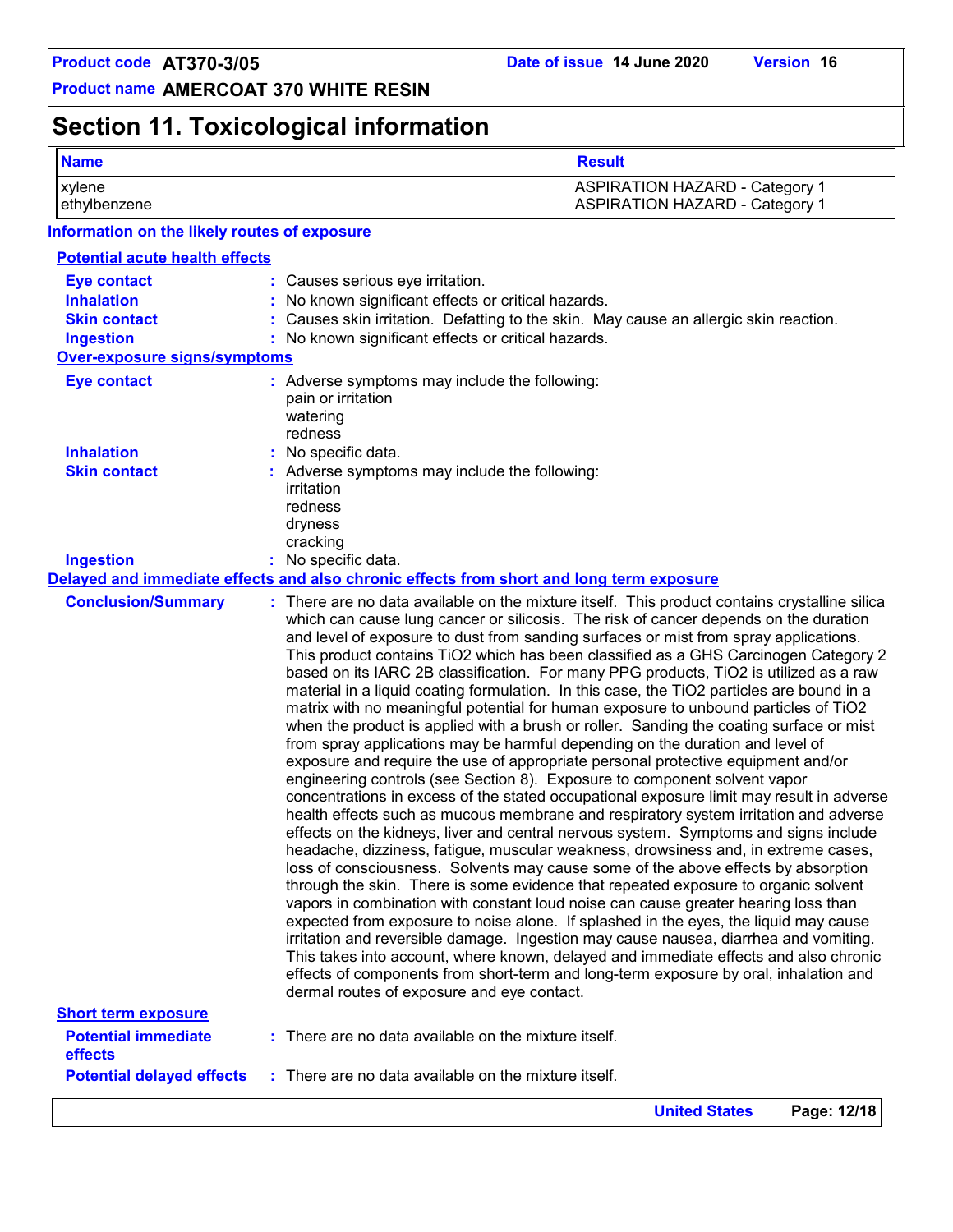### **Section 11. Toxicological information**

| Long term exposure                           |                                                                                                                                                                                                                                                                                     |
|----------------------------------------------|-------------------------------------------------------------------------------------------------------------------------------------------------------------------------------------------------------------------------------------------------------------------------------------|
| <b>Potential immediate</b><br><b>effects</b> | $\therefore$ There are no data available on the mixture itself.                                                                                                                                                                                                                     |
| <b>Potential delayed effects</b>             | $\therefore$ There are no data available on the mixture itself.                                                                                                                                                                                                                     |
| <b>Potential chronic health effects</b>      |                                                                                                                                                                                                                                                                                     |
| <b>General</b>                               | : Causes damage to organs through prolonged or repeated exposure. Prolonged or<br>repeated contact can defat the skin and lead to irritation, cracking and/or dermatitis.<br>Once sensitized, a severe allergic reaction may occur when subsequently exposed to<br>very low levels. |
| <b>Carcinogenicity</b>                       | : May cause cancer. Risk of cancer depends on duration and level of exposure.                                                                                                                                                                                                       |
| <b>Mutagenicity</b>                          | : No known significant effects or critical hazards.                                                                                                                                                                                                                                 |
| <b>Teratogenicity</b>                        | : No known significant effects or critical hazards.                                                                                                                                                                                                                                 |
| <b>Developmental effects</b>                 | : No known significant effects or critical hazards.                                                                                                                                                                                                                                 |
| <b>Fertility effects</b>                     | : No known significant effects or critical hazards.                                                                                                                                                                                                                                 |
| <b>Numerical measures of toxicity</b>        |                                                                                                                                                                                                                                                                                     |

#### **Acute toxicity estimates**

| <b>Product/ingredient name</b>                                                                            | Oral (mg/<br>kg) | <b>Dermal</b><br>(mg/kg) | <b>Inhalation</b><br>(gases)<br>(ppm) | <b>Inhalation</b><br>(vapors)<br>(mg/l) | <b>Inhalation</b><br>(dusts and<br>mists) (mg/ |
|-----------------------------------------------------------------------------------------------------------|------------------|--------------------------|---------------------------------------|-----------------------------------------|------------------------------------------------|
| <b>AMERCOAT 370 WHITE RESIN</b>                                                                           | 8044.2           | 3796.4                   | N/A                                   | 43.5                                    | 5.6                                            |
| barium sulfate                                                                                            | N/A              | 2500                     | N/A                                   | N/A                                     | N/A                                            |
| butanone                                                                                                  | 2737             | 6480                     | N/A                                   | N/A                                     | N/A                                            |
| Epoxy Resin (700 <mw <="1100)&lt;/td"><td>2500</td><td>2500</td><td>N/A</td><td>N/A</td><td>N/A</td></mw> | 2500             | 2500                     | N/A                                   | N/A                                     | N/A                                            |
| 4-methylpentan-2-one                                                                                      | 2080             | N/A                      | N/A                                   | 12.3                                    | 1.5                                            |
| Epoxy resin (MW $\leq$ 700)                                                                               | 2500             | 2500                     | N/A                                   | N/A                                     | N/A                                            |
| xylene                                                                                                    | 4300             | 1700                     | N/A                                   | 11                                      | 1.5                                            |
| n-butyl acetate                                                                                           | 10768            | N/A                      | N/A                                   | N/A                                     | N/A                                            |
| ethylbenzene                                                                                              | 3500             | 17800                    | N/A                                   | 17.8                                    | 1.5                                            |
| maleic anhydride                                                                                          | 400              | 2620                     | N/A                                   | N/A                                     | N/A                                            |

### **Section 12. Ecological information**

**Toxicity**

| <b>Product/ingredient name</b> | <b>Result</b>                          | <b>Species</b>          | <b>Exposure</b> |
|--------------------------------|----------------------------------------|-------------------------|-----------------|
| <b>Iticanium</b> dioxide       | Acute LC50 >100 mg/l Fresh water       | Daphnia - Daphnia magna | l 48 hours      |
| Epoxy resin (MW $\leq$ 700)    | Acute LC50 1.8 mg/l                    | Daphnia                 | 48 hours        |
|                                | Chronic NOEC 0.3 mg/l                  | Daphnia                 | 21 days         |
| n-butyl acetate                | Acute LC50 18 mg/l                     | Fish                    | 96 hours        |
| ethylbenzene                   | Acute LC50 150 to 200 mg/l Fresh water | <b>Fish</b>             | l 96 hours      |

#### **Persistence and degradability**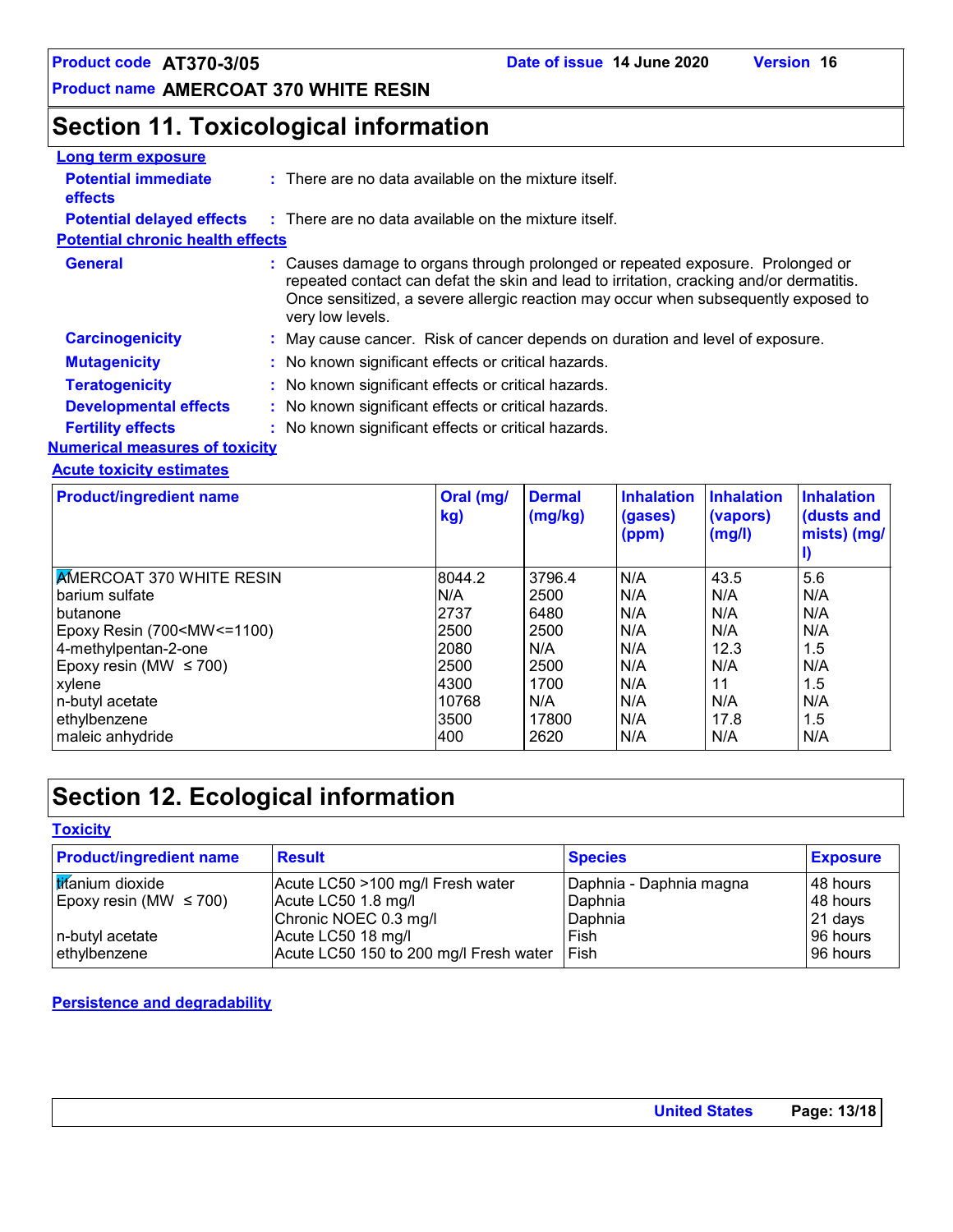### **Section 12. Ecological information**

| <b>Product/ingredient name</b>                                                        | <b>Test</b>                        | <b>Result</b> |                              | <b>Dose</b> |                                              | <b>Inoculum</b>         |
|---------------------------------------------------------------------------------------|------------------------------------|---------------|------------------------------|-------------|----------------------------------------------|-------------------------|
| $\sqrt{\mathsf{E}}$ poxy resin (MW $\leq 700$ )<br>n-butyl acetate                    | OECD 301F<br>TEPA and OECD<br>301D | 5 % - 28 days | $ 83 \%$ - Readily - 28 days |             |                                              |                         |
| <b>Product/ingredient name</b>                                                        | <b>Aquatic half-life</b>           |               | <b>Photolysis</b>            |             |                                              | <b>Biodegradability</b> |
| $ \mathbf{E}$ poxy resin (MW $\leq$ 700)<br>xylene<br>n-butyl acetate<br>ethylbenzene |                                    |               |                              |             | Not readily<br>Readily<br>Readily<br>Readily |                         |

#### **Bioaccumulative potential**

| <b>Product/ingredient name</b> | $LogP_{ow}$ | <b>BCF</b>   | <b>Potential</b> |
|--------------------------------|-------------|--------------|------------------|
| l butanone                     | 0.29        |              | l low            |
| 4-methylpentan-2-one           | 1.31        |              | l low            |
| Epoxy resin (MW $\leq$ 700)    |             | 31           | l low            |
| xylene                         | 3.16        | 17.4 to 18.5 | low              |
| n-butyl acetate                | 1.78        |              | l low            |
| ethylbenzene                   | 3.15        | 79.43        | low              |

#### **Mobility in soil**

**Soil/water partition coefficient (K**<sup>oc</sup>)

**:** Not available.

### **Section 13. Disposal considerations**

**Disposal methods :**

The generation of waste should be avoided or minimized wherever possible. Disposal of this product, solutions and any by-products should at all times comply with the requirements of environmental protection and waste disposal legislation and any regional local authority requirements. Dispose of surplus and non-recyclable products via a licensed waste disposal contractor. Waste should not be disposed of untreated to the sewer unless fully compliant with the requirements of all authorities with jurisdiction. Waste packaging should be recycled. Incineration or landfill should only be considered when recycling is not feasible. This material and its container must be disposed of in a safe way. Care should be taken when handling emptied containers that have not been cleaned or rinsed out. Empty containers or liners may retain some product residues. Vapor from product residues may create a highly flammable or explosive atmosphere inside the container. Do not cut, weld or grind used containers unless they have been cleaned thoroughly internally. Avoid dispersal of spilled material and runoff and contact with soil, waterways, drains and sewers.

**Disposal should be in accordance with applicable regional, national and local laws and regulations.**

**Refer to Section 7: HANDLING AND STORAGE and Section 8: EXPOSURE CONTROLS/PERSONAL PROTECTION for additional handling information and protection of employees. Section 6. Accidental release measures**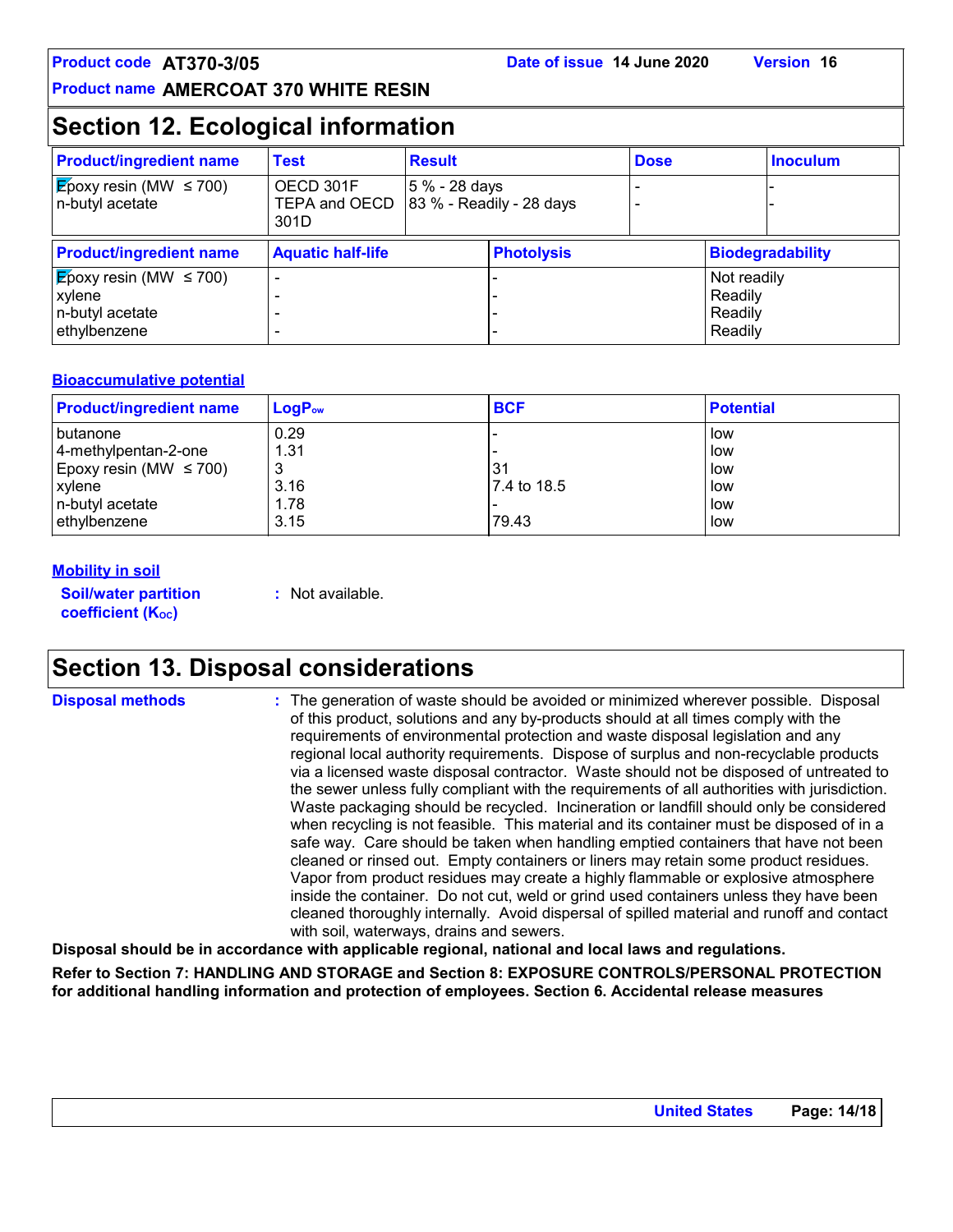### **14. Transport information**

|                                                      | <b>DOT</b>      | <b>IMDG</b>     | <b>IATA</b>     |
|------------------------------------------------------|-----------------|-----------------|-----------------|
| <b>UN number</b>                                     | <b>UN1263</b>   | <b>UN1263</b>   | <b>UN1263</b>   |
| <b>UN proper shipping</b><br>name                    | <b>PAINT</b>    | <b>PAINT</b>    | PAINT           |
| <b>Transport hazard class 3</b><br>(e <sub>s</sub> ) |                 | 3               | 3               |
| <b>Packing group</b>                                 | $\mathbf{  }$   | Ш               | Ш               |
| <b>Environmental hazards No.</b>                     |                 | No.             | INo.            |
| <b>Marine pollutant</b><br>substances                | Not applicable. | Not applicable. | Not applicable. |
| <b>Product RQ (lbs)</b>                              | 3446.6          | Not applicable. | Not applicable. |
| <b>RQ substances</b>                                 | (xylene)        | Not applicable. | Not applicable. |

#### **Additional information**

| <b>DOT</b>  | : Package sizes shipped in quantities less than the product reportable quantity are not subject to the<br>RQ (reportable quantity) transportation requirements. |
|-------------|-----------------------------------------------------------------------------------------------------------------------------------------------------------------|
| <b>IMDG</b> | : None identified.                                                                                                                                              |
| <b>IATA</b> | : None identified.                                                                                                                                              |

**Special precautions for user Transport within user's premises:** always transport in closed containers that are **:** upright and secure. Ensure that persons transporting the product know what to do in the event of an accident or spillage.

**Transport in bulk according :** Not applicable. **to IMO instruments**

### **Section 15. Regulatory information**

#### **United States**

**United States inventory (TSCA 8b) : All components are active or exempted.** 

**U.S. Federal regulations :**

**SARA 302/304**

**SARA 304 RQ :** Not applicable.

**Composition/information on ingredients**

No products were found.

#### **SARA 311/312**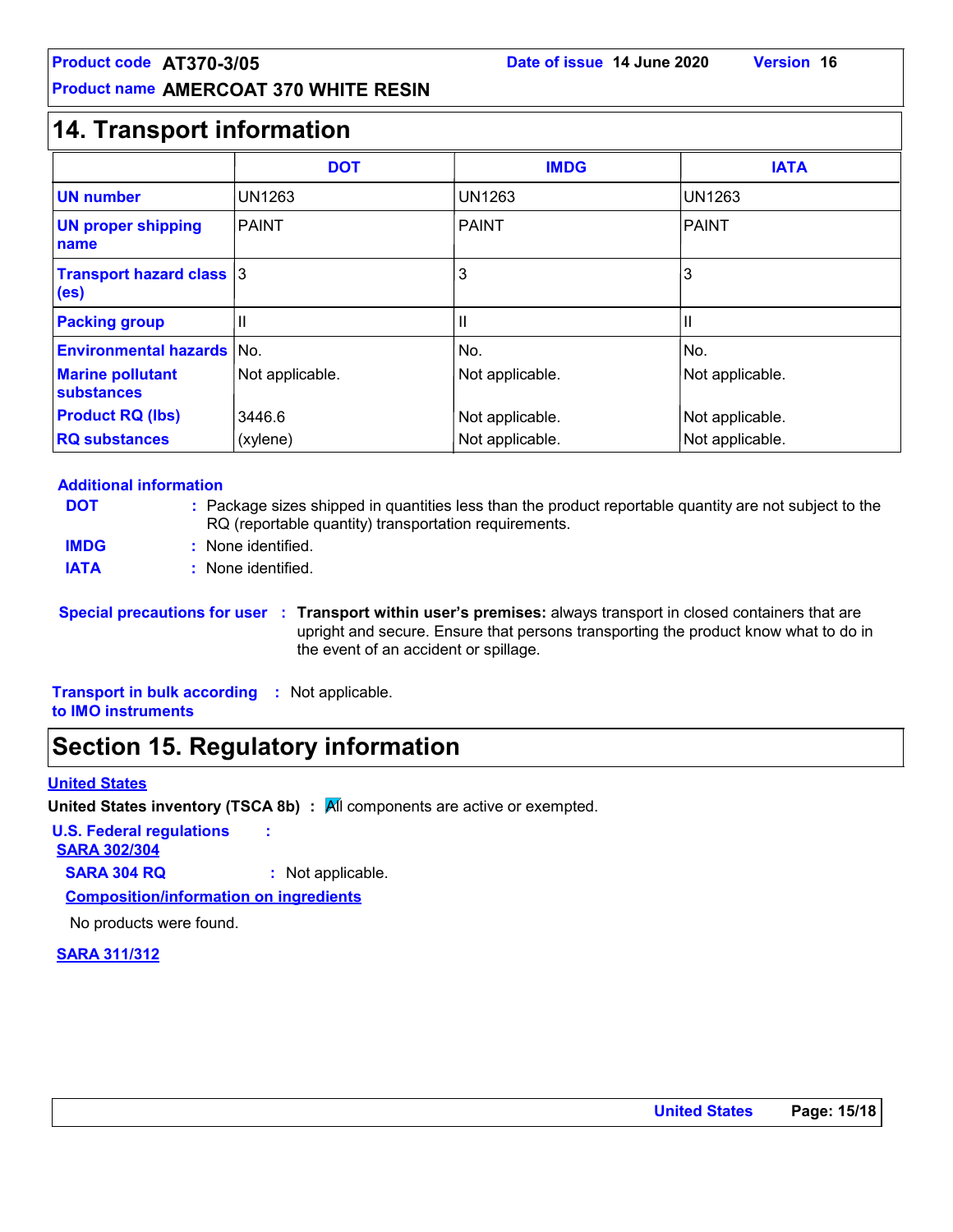### **Section 15. Regulatory information**

| <b>Classification</b> | : FLAMMABLE LIQUIDS - Category 2                                                             |
|-----------------------|----------------------------------------------------------------------------------------------|
|                       | SKIN IRRITATION - Category 2                                                                 |
|                       | <b>EYE IRRITATION - Category 2A</b>                                                          |
|                       | <b>SKIN SENSITIZATION - Category 1</b>                                                       |
|                       | CARCINOGENICITY - Category 1A                                                                |
|                       | SPECIFIC TARGET ORGAN TOXICITY (REPEATED EXPOSURE) - Category 1<br>HNOC - Defatting irritant |

### **Composition/information on ingredients**

| <b>Name</b>                                                                                                                                                                                                                | $\frac{9}{6}$  | <b>Classification</b>                                                                                                                                                                                                                                                                                                                        |
|----------------------------------------------------------------------------------------------------------------------------------------------------------------------------------------------------------------------------|----------------|----------------------------------------------------------------------------------------------------------------------------------------------------------------------------------------------------------------------------------------------------------------------------------------------------------------------------------------------|
| crystalline silica, respirable<br>powder (<10 microns)                                                                                                                                                                     | $≥20 - ≤50$    | CARCINOGENICITY - Category 1A<br>SPECIFIC TARGET ORGAN TOXICITY (REPEATED<br>EXPOSURE) - Category 1                                                                                                                                                                                                                                          |
| titanium dioxide                                                                                                                                                                                                           | $≥10 - ≤20$    | <b>CARCINOGENICITY - Category 2</b>                                                                                                                                                                                                                                                                                                          |
| butanone                                                                                                                                                                                                                   | $≥5.0 - ≤10$   | FLAMMABLE LIQUIDS - Category 2<br>EYE IRRITATION - Category 2A<br>SPECIFIC TARGET ORGAN TOXICITY (SINGLE EXPOSURE)<br>(Narcotic effects) - Category 3<br><b>HNOC - Defatting irritant</b>                                                                                                                                                    |
| Epoxy Resin (700 <mw <="1100)&lt;/td"><td><math>≥5.0 - ≤10</math></td><td><b>COMBUSTIBLE DUSTS</b><br/><b>SKIN IRRITATION - Category 2</b><br/>EYE IRRITATION - Category 2A<br/>SKIN SENSITIZATION - Category 1B</td></mw> | $≥5.0 - ≤10$   | <b>COMBUSTIBLE DUSTS</b><br><b>SKIN IRRITATION - Category 2</b><br>EYE IRRITATION - Category 2A<br>SKIN SENSITIZATION - Category 1B                                                                                                                                                                                                          |
| 4-methylpentan-2-one                                                                                                                                                                                                       | $≥1.0 - ≤3.6$  | FLAMMABLE LIQUIDS - Category 2<br><b>ACUTE TOXICITY (inhalation) - Category 4</b><br><b>EYE IRRITATION - Category 2A</b><br><b>CARCINOGENICITY - Category 2</b><br>SPECIFIC TARGET ORGAN TOXICITY (SINGLE EXPOSURE)<br>(Respiratory tract irritation) - Category 3<br><b>HNOC - Defatting irritant</b>                                       |
| Epoxy resin (MW $\leq$ 700)                                                                                                                                                                                                | $≥1.0 - ≤4.8$  | <b>SKIN IRRITATION - Category 2</b><br>EYE IRRITATION - Category 2A<br>SKIN SENSITIZATION - Category 1B                                                                                                                                                                                                                                      |
| xylene                                                                                                                                                                                                                     | $≥1.0 - ≤3.2$  | FLAMMABLE LIQUIDS - Category 3<br><b>ACUTE TOXICITY (dermal) - Category 4</b><br><b>ACUTE TOXICITY (inhalation) - Category 4</b><br>SKIN IRRITATION - Category 2<br>EYE IRRITATION - Category 2A<br>SPECIFIC TARGET ORGAN TOXICITY (SINGLE EXPOSURE)<br>(Respiratory tract irritation) - Category 3<br><b>ASPIRATION HAZARD - Category 1</b> |
| n-butyl acetate                                                                                                                                                                                                            | $≥0.10 - ≤2.5$ | FLAMMABLE LIQUIDS - Category 2<br>SPECIFIC TARGET ORGAN TOXICITY (SINGLE EXPOSURE)<br>(Narcotic effects) - Category 3<br><b>HNOC - Defatting irritant</b>                                                                                                                                                                                    |
| ethylbenzene                                                                                                                                                                                                               | 1.0            | FLAMMABLE LIQUIDS - Category 2<br><b>ACUTE TOXICITY (inhalation) - Category 4</b><br><b>CARCINOGENICITY - Category 2</b><br>SPECIFIC TARGET ORGAN TOXICITY (REPEATED<br>EXPOSURE) - Category 2<br><b>ASPIRATION HAZARD - Category 1</b><br>HNOC - Defatting irritant                                                                         |
|                                                                                                                                                                                                                            |                | Page: 16/18<br><b>United States</b>                                                                                                                                                                                                                                                                                                          |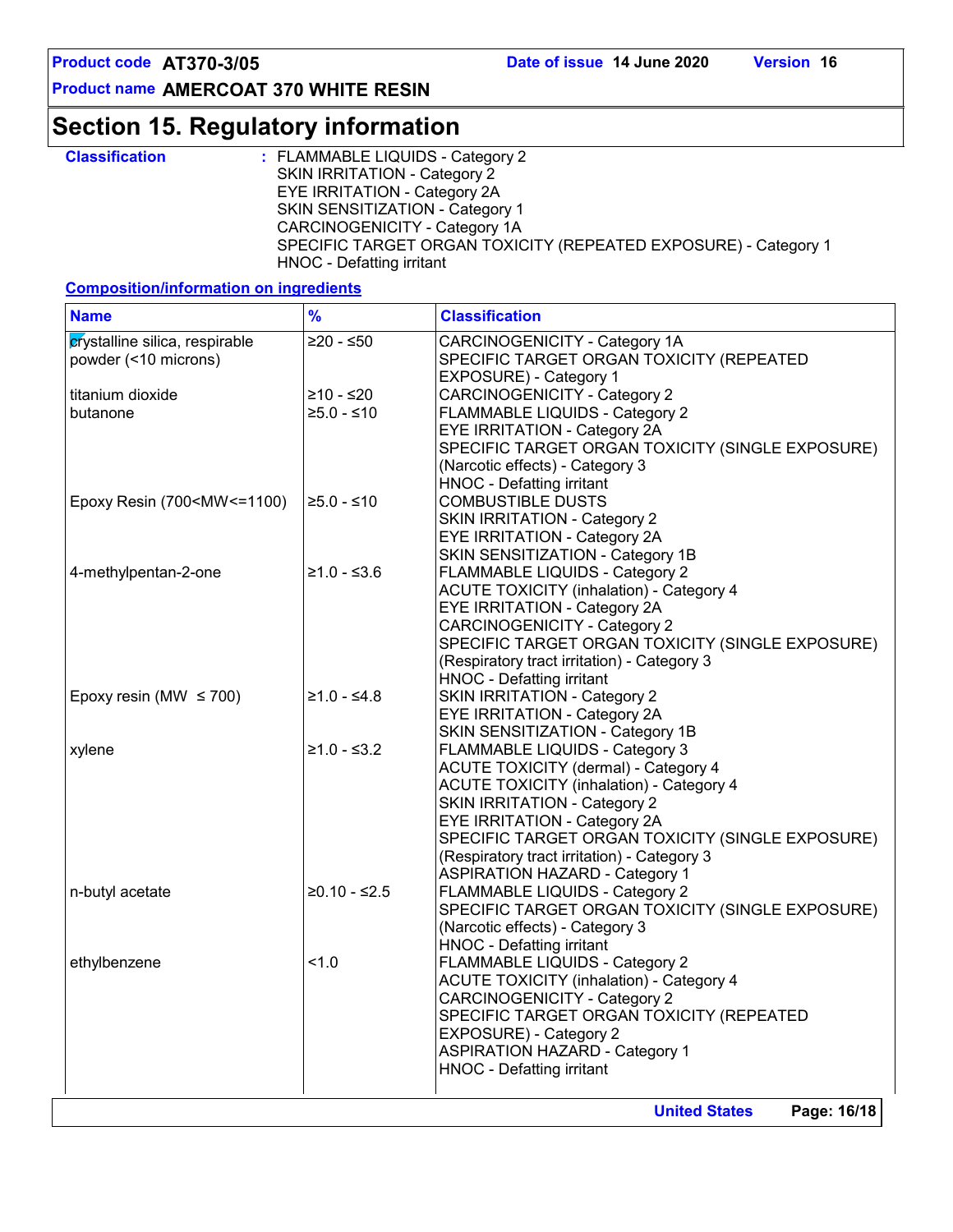### **Section 15. Regulatory information**

| maleic anhydride | < 0.10 | COMBUSTIBLE DUSTS<br>ACUTE TOXICITY (oral) - Category 4<br>SKIN CORROSION - Category 1B<br>SERIOUS EYE DAMAGE - Category 1<br><b>RESPIRATORY SENSITIZATION - Category 1A</b><br>SKIN SENSITIZATION - Category 1A<br>SPECIFIC TARGET ORGAN TOXICITY (REPEATED<br><b>EXPOSURE) - Category 1</b> |
|------------------|--------|-----------------------------------------------------------------------------------------------------------------------------------------------------------------------------------------------------------------------------------------------------------------------------------------------|
|                  |        |                                                                                                                                                                                                                                                                                               |

#### **SARA 313**

|                              | <b>Chemical name</b>      | <b>CAS number</b> | <b>Concentration</b> |
|------------------------------|---------------------------|-------------------|----------------------|
| <b>Supplier notification</b> | $: 4$ -methylpentan-2-one | $108 - 10 - 1$    | $1 - 5$              |
|                              | xvlene                    | 1330-20-7         | $1 - 5$              |
|                              | ethvlbenzene              | 100-41-4          | $01 - 1$             |

SARA 313 notifications must not be detached from the SDS and any copying and redistribution of the SDS shall include copying and redistribution of the notice attached to copies of the SDS subsequently redistributed.

**Additional environmental information is contained on the Environmental Data Sheet for this product, which can be obtained from your PPG representative.**

#### **California Prop. 65**

**WARNING**: Cancer and Reproductive Harm - www.P65Warnings.ca.gov.

### **Section 16. Other information**

#### **Hazardous Material Information System (U.S.A.)**

**Health** : 2 \* **Flammability** : 3 **Physical hazards** : 0 0

( \* ) - Chronic effects

**Caution: HMIS® ratings are based on a 0-4 rating scale, with 0 representing minimal hazards or risks, and 4 representing significant hazards or risks. Although HMIS® ratings and the associated label are not required on MSDSs or products leaving a facility under 29 CFR 1910.1200, the preparer may choose to provide them. HMIS® ratings are to be used with a fully implemented HMIS® program. HMIS® is a registered trademark and service mark of the American Coatings Association, Inc.**

**The customer is responsible for determining the PPE code for this material. For more information on HMIS® Personal Protective Equipment (PPE) codes, consult the HMIS® Implementation Manual.**

| <b>National Fire Protection Association (U.S.A.)</b> |                                                                                                                                                                                                                                                                                                                                                                                                                                                                                                                                                                                                     |  |
|------------------------------------------------------|-----------------------------------------------------------------------------------------------------------------------------------------------------------------------------------------------------------------------------------------------------------------------------------------------------------------------------------------------------------------------------------------------------------------------------------------------------------------------------------------------------------------------------------------------------------------------------------------------------|--|
| Health : 2                                           | <b>Flammability: 3</b><br><b>Instability</b> : 0                                                                                                                                                                                                                                                                                                                                                                                                                                                                                                                                                    |  |
| Date of previous issue                               | : 12/8/2019                                                                                                                                                                                                                                                                                                                                                                                                                                                                                                                                                                                         |  |
| <b>Organization that prepared</b><br>the MSDS        | $\pm$ EHS                                                                                                                                                                                                                                                                                                                                                                                                                                                                                                                                                                                           |  |
| <b>Key to abbreviations</b>                          | $\therefore$ ATE = Acute Toxicity Estimate<br><b>BCF</b> = Bioconcentration Factor<br>GHS = Globally Harmonized System of Classification and Labelling of Chemicals<br>IATA = International Air Transport Association<br>IBC = Intermediate Bulk Container<br><b>IMDG = International Maritime Dangerous Goods</b><br>LogPow = logarithm of the octanol/water partition coefficient<br>MARPOL = International Convention for the Prevention of Pollution From Ships, 1973<br>as modified by the Protocol of 1978. ("Marpol" = marine pollution)<br>$N/A = Not available$<br>SGG = Segregation Group |  |